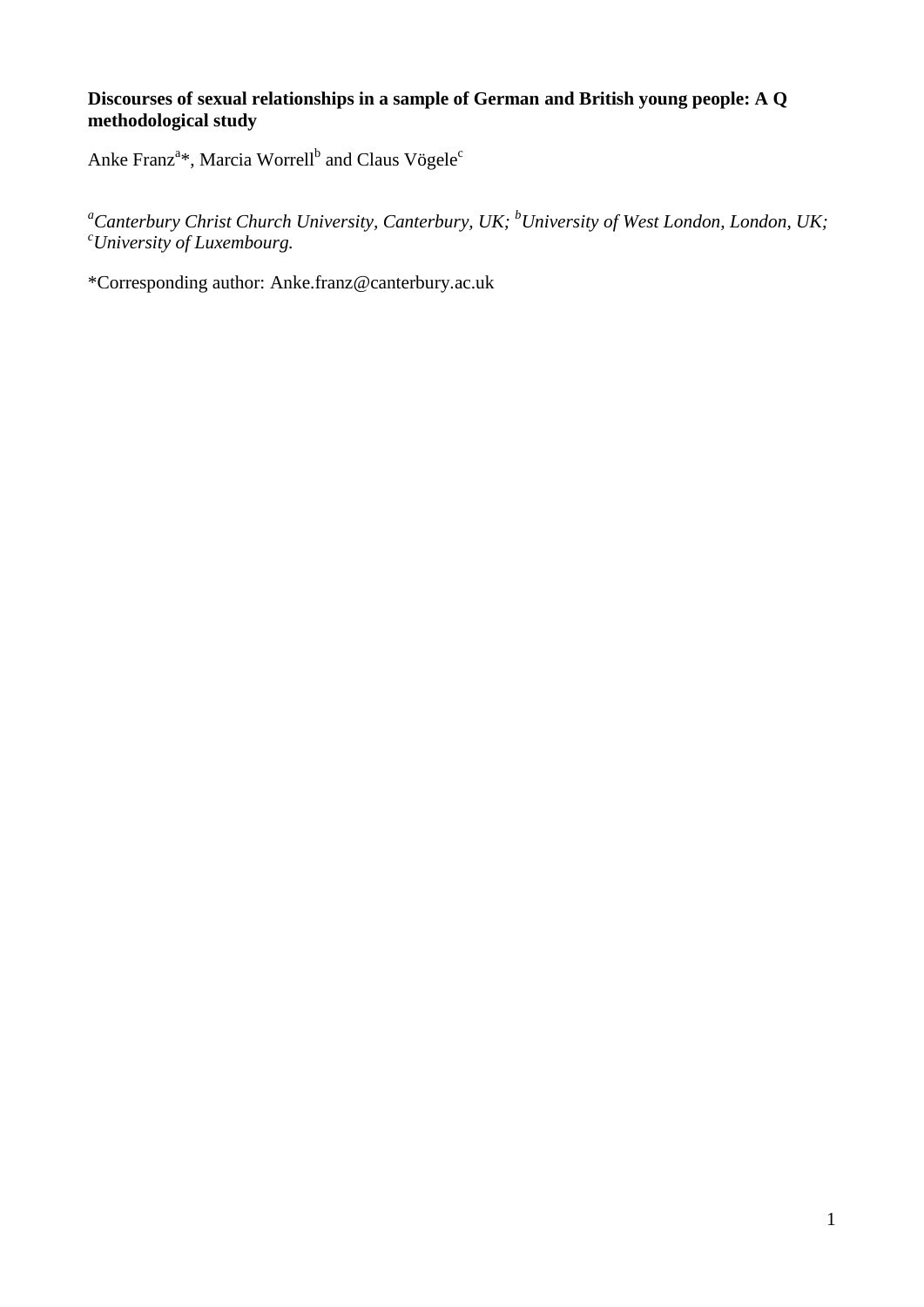#### **Abstract**

Young people live in an environment which sexualises young people, particularly women, along traditional gender roles. This, in parallel with a silence about positive sexuality in policy development, means that sexual double standards prevail in young people"s lives. The aim of this study was to explore the discourses young women and men from two European countries, Germany and England, draw on when making sense of sexual relationships, and how these are steeped in the local cultural climate and messages. The study used Q methodology and included 65 German and English young people between 16 and 19 years of age. Six accounts emerged: sex as responsible, intimate and shared experience; sex as joint fun; ideal versus reality; sex has to be responsible, consensual and shared; caring relationships offer the perfect context for fulfilling sex; and equality between partners. The importance of cultural context in the availability of specific dominant and alternative discourses is discussed with a focus on how this influences young people"s sense-making with regard to sexuality and sexual relationships. Future directions for research are highlighted.

K**eywords:** Youth, sexuality, discourse, Q methodology, England, Germany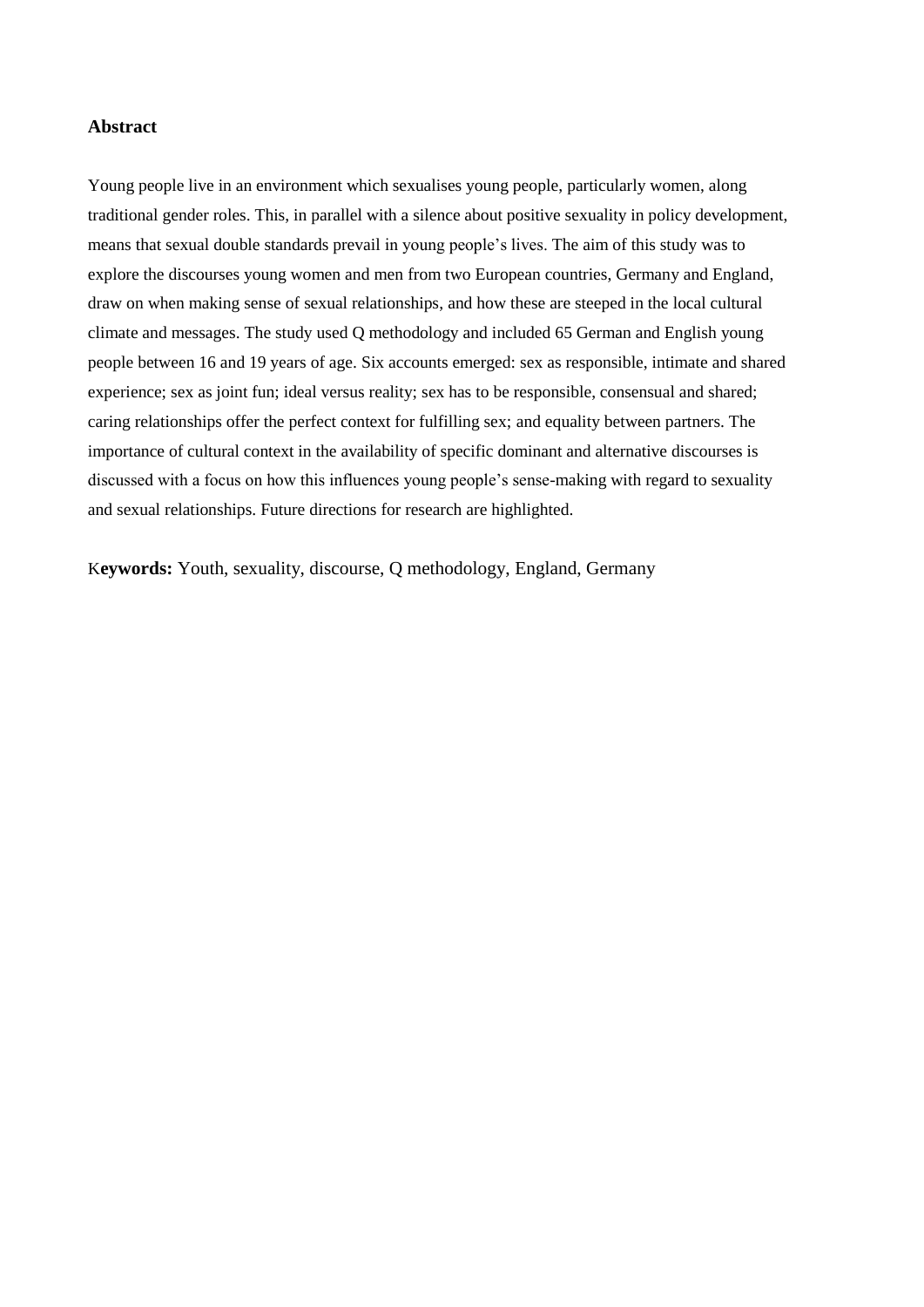The sexualisation of young people, particularly of young women, through readily available media (American Psychological Association 2007; Ringrose et al. 2013) in parallel with a silence about positive sexuality in policy development (Moore and Prescott 2013), means that sexual discourses along traditional double standards prevail in young people"s lives (Lamb and Peterson 2012; Tolman 2012). Although these dominant discourses are pervasive (Frosh, Phoenix, and Pattman 2002; Kehily et al. 2002; Maxwell 2007), alternative discourses resisting traditional masculine and feminine positions are available to young people (Allen 2003; Maxwell 2007; Smiler 2008). Higgins and Hirsch (2008), for example, found that despite reiterations of stereotypes such as women not having sex for pleasure, the young women in their study demonstrated the same focus on sensation and satisfaction as the young men.

The wider societal context can be central in influencing how young people utilise cultural discourses to make sense of their own sexuality, as dominant and alternative discourses are context and time dependent (Arai 2003; Gergen 1973). Therefore the particular cultural context in which a young person lives is likely to influence his or her choice of discourse, and the ability to resist certain discourses around notions of masculinity, femininity and teenage sexuality, or take up others (Allen 2003; Arai 2003; Ringrose et al. 2013) through a culturespecific process of sexual socialisation (Parker 2009).

Considering the growing availability of social media and its potential influence on young people" self-representations (Hartley, Wight, and Hunt 2014), understanding the role of wider cultural messages in young people"s sense-making of their own sexuality is vital so as to help young people develop a positive view of sexuality. As McMillan and Worth (2011) highlight, different cultural contexts, even if in close geographical proximity, may well carry with them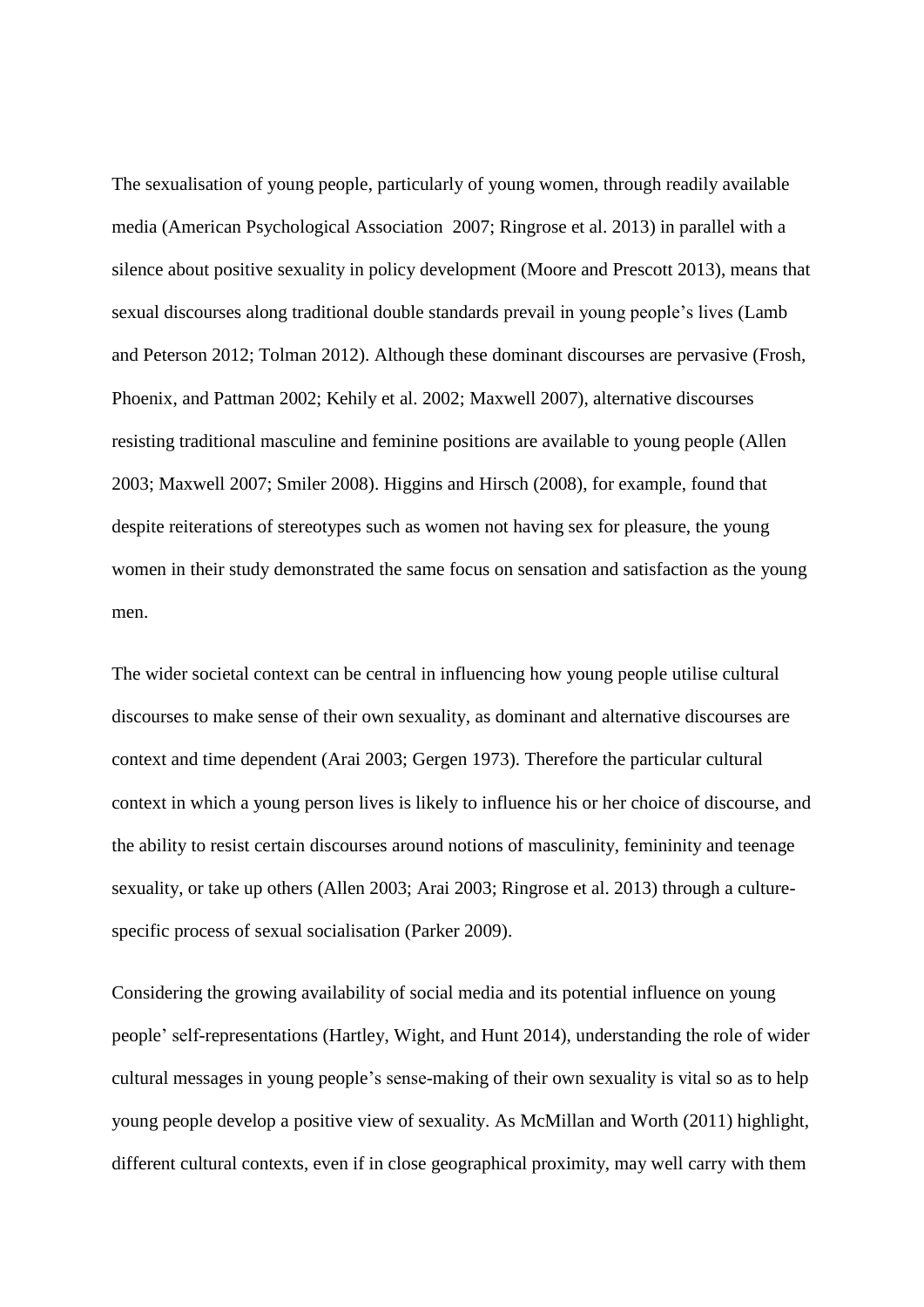different implications for intervention.

The aim of the current study was to use Q methodology to explore from a discourse psychological perspective, the positions young women and men from two European countries, Germany and England, take up when making sense of gender roles in sexual relationships, and how this is potentially steeped in the local cultural climate and messages. It was hoped that findings might assist in developing national programmes and campaigns to support young people in developing positive and healthy sexualities in an era of rapid technological development.

Germany and England were chosen because of key cultural similarities and differences, such as comparable percentages of mothers, including teenage mothers, in the poorest 20% of the population and differences such as Germany"s greater acceptance of teenage sexuality as normative (Carpenter 2001; Cherry, Dillon, and Rough 2001). In addition, Germany has lower teenage pregnancy rates despite also having lower teen abortion rates (Franz et al. 2009).

## **Method**

#### *Design*

The study took the form of a cross-sectional, cross-national investigation comprising the discourse element of a larger-scale mixed-method research programme into cultural and psychological influences on young people"s sexual behaviour (Franz, Worrell, and Vögele 2013), which combined discourse and social cognition perspectives with the aim of moving towards a more comprehensive and holistic framework for understanding young people"s sexual health.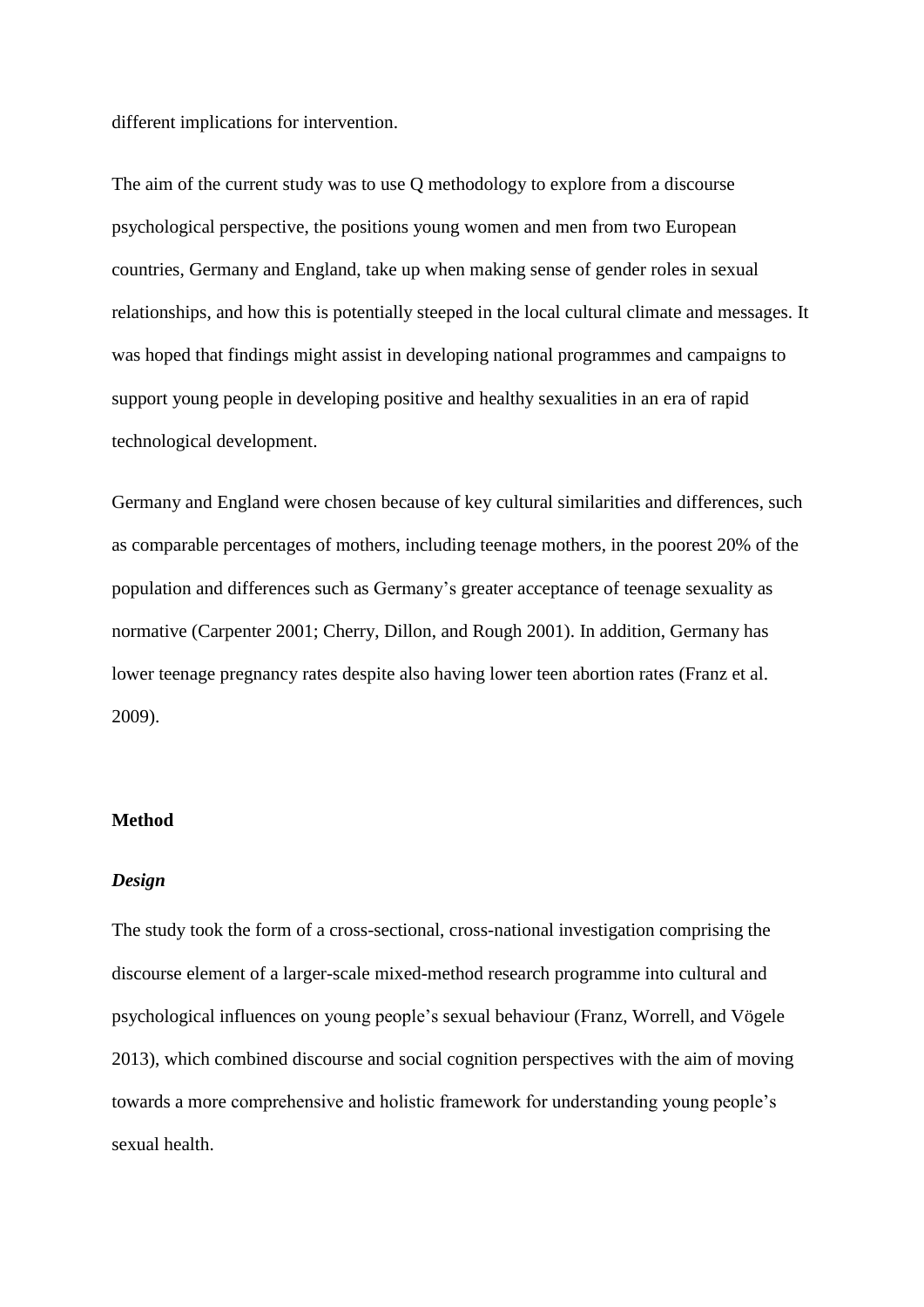#### *Methodology*

The current study employs Q methodology to identify the discourses that young people in Germany and England choose when positioning themselves with regard to sexual relationships. Q methodology is an established qualitative and critical methodology, whose underlying assumptions and procedures are exploratory and developed to be able to gain insights into people"s subjective perspectives.

To complete a Q sort, participants rank a set of statements representing a range of different perspectives on a topic. The set of statements are ranked along a continuum, from "most disagree" to "most agree". Statements without meaning or value to the participants are assigned 0. During the sorting procedure, each statement is considered and ranked in relation to all the other statements creating a Gestalt account of the participant"s position. Completed Q sorts are factor analysed to identify how people"s individual accounts are related to those of other"s through the identification of factors.

Once factors have been identified, an "ideal-type" Q sort (Stenner et al. 2006, 673) is created for each factor based on the average ranking for each statement. The average rankings for each statement are called factor arrays.

The potential of Q methodology for cross-cultural discourse research has been demonstrated by a number of researchers (e.g. Stenner et al. 2006). Although Q methodology does not allow for generalisations across whole populations, the emergence of factors (or discourses) defined by participants who belong to the same social group does provide some indication of potential trends in the shared meanings available to members of a particular culture (Stenner et al. 2006).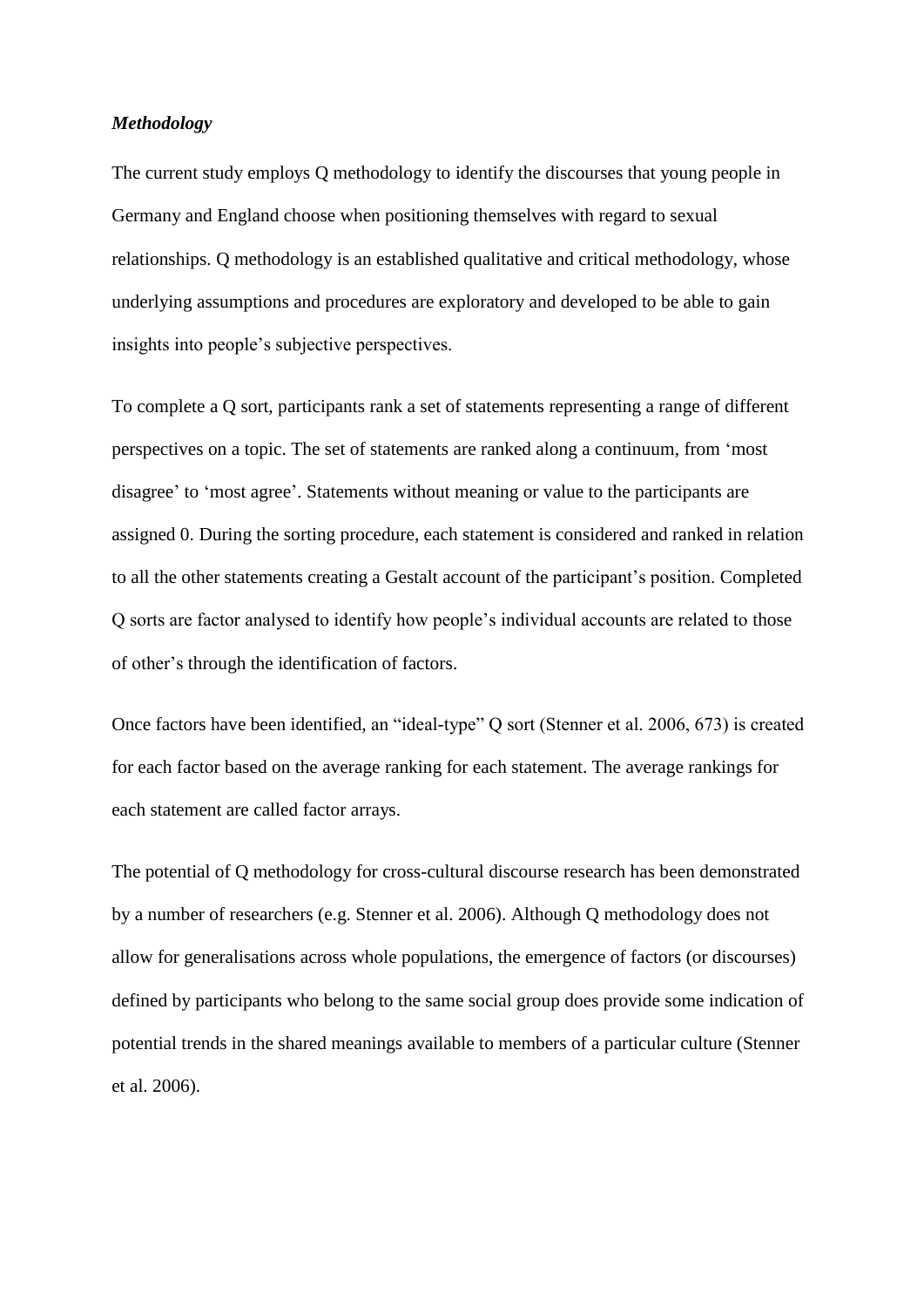## *Development of the Q set*

Initially, 209 statements were collected from the relevant literature, conversations with various people including adults and young people media including young people"s forums as well as informal interviews with professionals who work with young people in the area of sexual health and/ or teenage pregnancy. The statements were classified across five themes which encapsulated the main topics of the statements: sexual responsibility and risk-taking; relationships and casual sex; rights and control within sexual relationships; sexual power; and social regulation and peer pressure. Corresponding numbers of statements were chosen for each, offset for positive, negative and neutral narratives. This procedure corresponds with the Fisherian variance design endorsed by Brown (1970, 1980).

To ensure that the statements were clear, they were discussed among the researchers and piloted in both countries. The pilot study in the UK was conducted with 16 participants, 14 young women and two young men. The participants came from two services. Eleven young women attended a vocational college in London, the rest of the participants were recruited at a service for young people who were excluded from mainstream education. The pilot study was focusing on comprehension issues with regard to the material and statements. The pilot study in Germany was conducted with 14 participants, seven young women and seven young men. The participants came from two classes at a vocational college, which offers dual vocational training for young people with low level learning difficulties. During the pilot study, final changes were made to the wording to improve the clarity of the translation.

The final sample contained 45 statements that were deemed to be representative of a wide variety of subject positions, including statements that both affirm and challenge traditional gender norms. The statements were translated into German using back-translation (Erkut et al. 1999; Van DeVijver and Tanzer 2004).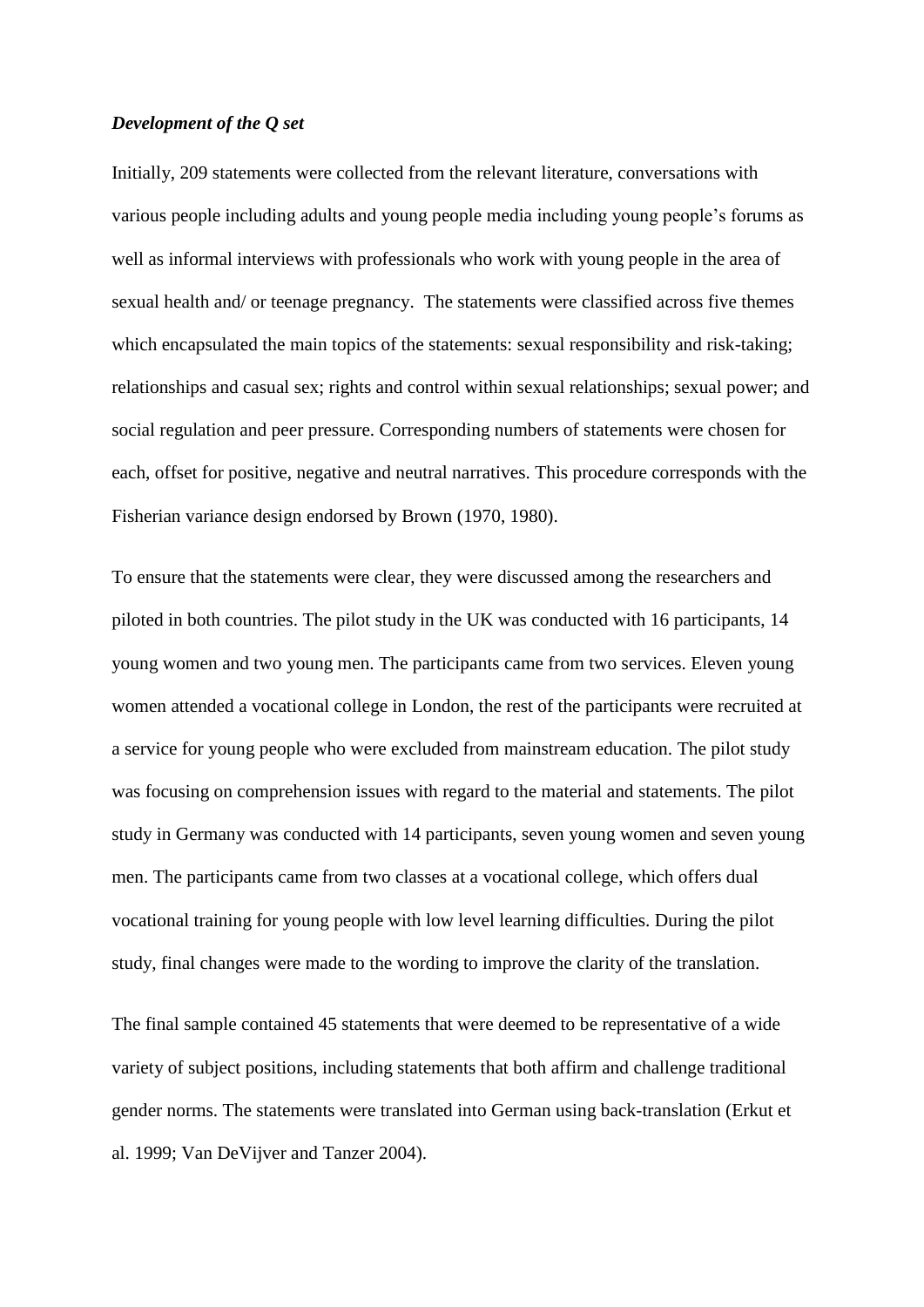## TABLE 1 ABOUT HERE

## *Participants*

Participants were between 16 and 19 years of age and still in education at the time of data collection. Thirty-two English participants completed the Q sort (16 young men and 16 young women). They were recruited from schools in the Greater London area. In Germany, 73 young people completed the Q sort (48 young men and 25 young women), recruited from schools in the federal state (Bundesland) of Baden-Württemberg (Stuttgart and the surrounding area). The level of the schooling for participants from both countries was comparable using the CASMIN educational classification system (Brauns and Steinmann 1999).

Table 2 provides a summary of participant characteristics across the six factors that emerged from the data, including age, gender and nationality.

#### TABLE 2 ABOUT HERE

# *Procedure*

Participants first read the information sheet explaining the study and their rights, and then signed a consent form if they were happy to take part. Thereafter a set of 45 statements and a response booklet were handed to each student to complete on their own. Throughout data collection, the researcher was present to answer any questions and to ensure participants understood the sorting procedure.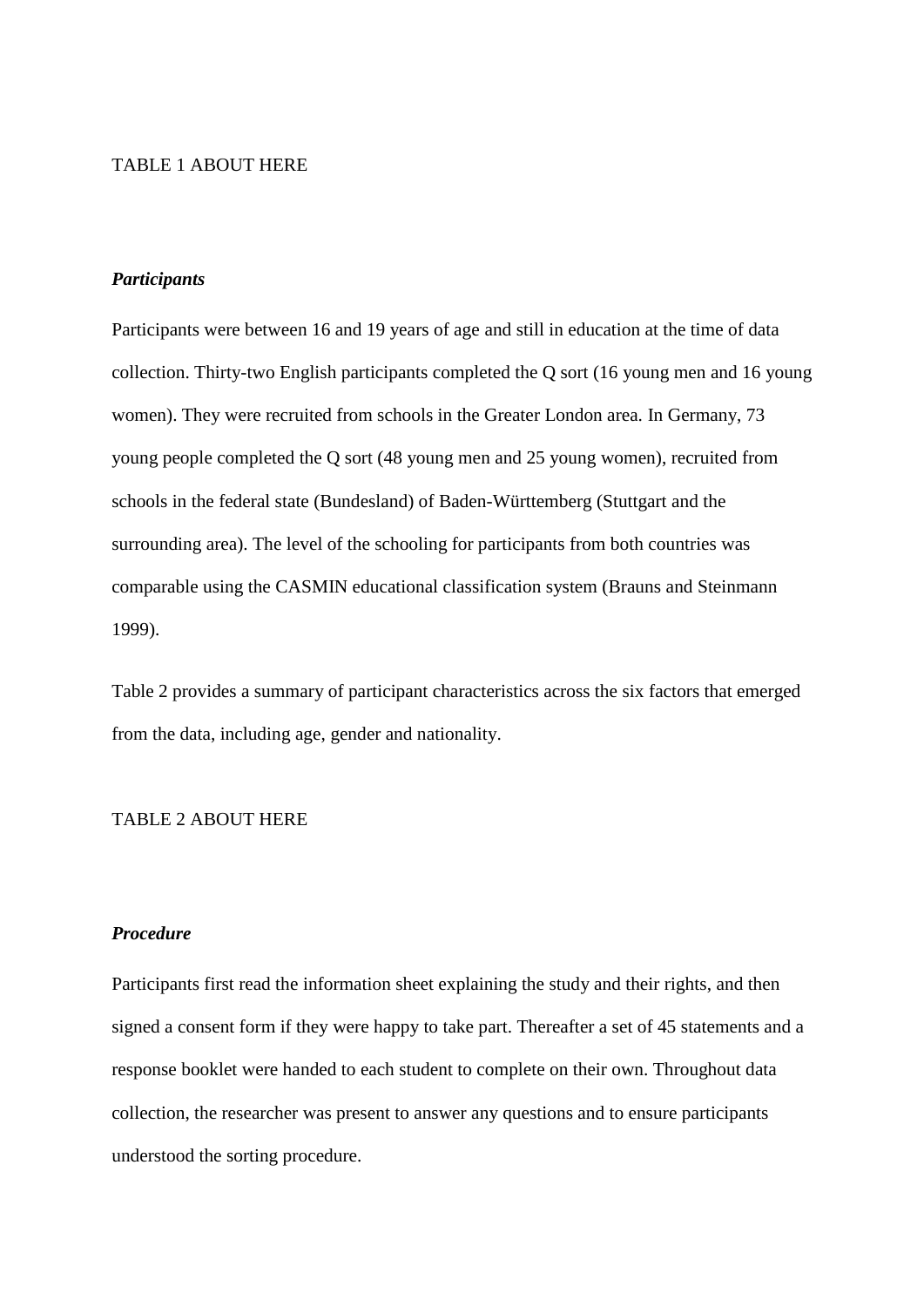Participants ranked the statements along a continuum, from  $-5$  (most disagree) to  $+5$  (most agree). The distribution used for the current study was as follows:

|  | $-5$ $-4$ $-3$ $-2$ $-1$ 0 1 2 3 4 5        |  |  |  |  |
|--|---------------------------------------------|--|--|--|--|
|  | $2 \t3 \t4 \t5 \t5 \t7 \t5 \t5 \t4 \t3 \t2$ |  |  |  |  |

The numbers in bold represent the sorting categories from -5 to 5, the numbers below them represent the number of statements that the participant was instructed to place under these. After completing the sorting task, participants were asked to write any comments with regard to the study or the sorting process in the response booklet provided.

# *Ethics*

The research was approved by the Roehampton University Ethics Board. All services in Germany and England were asked whether they would require additional ethical approval, however, none of the services requested this. Participating services were also offered the option of seeking parental consent in addition to the consent of young people themselves in accordance with their policies. However, again none of the participating services required this. All young people were informed that they had to read the information sheet and sign a consent form before the information they provided could be used for analysis.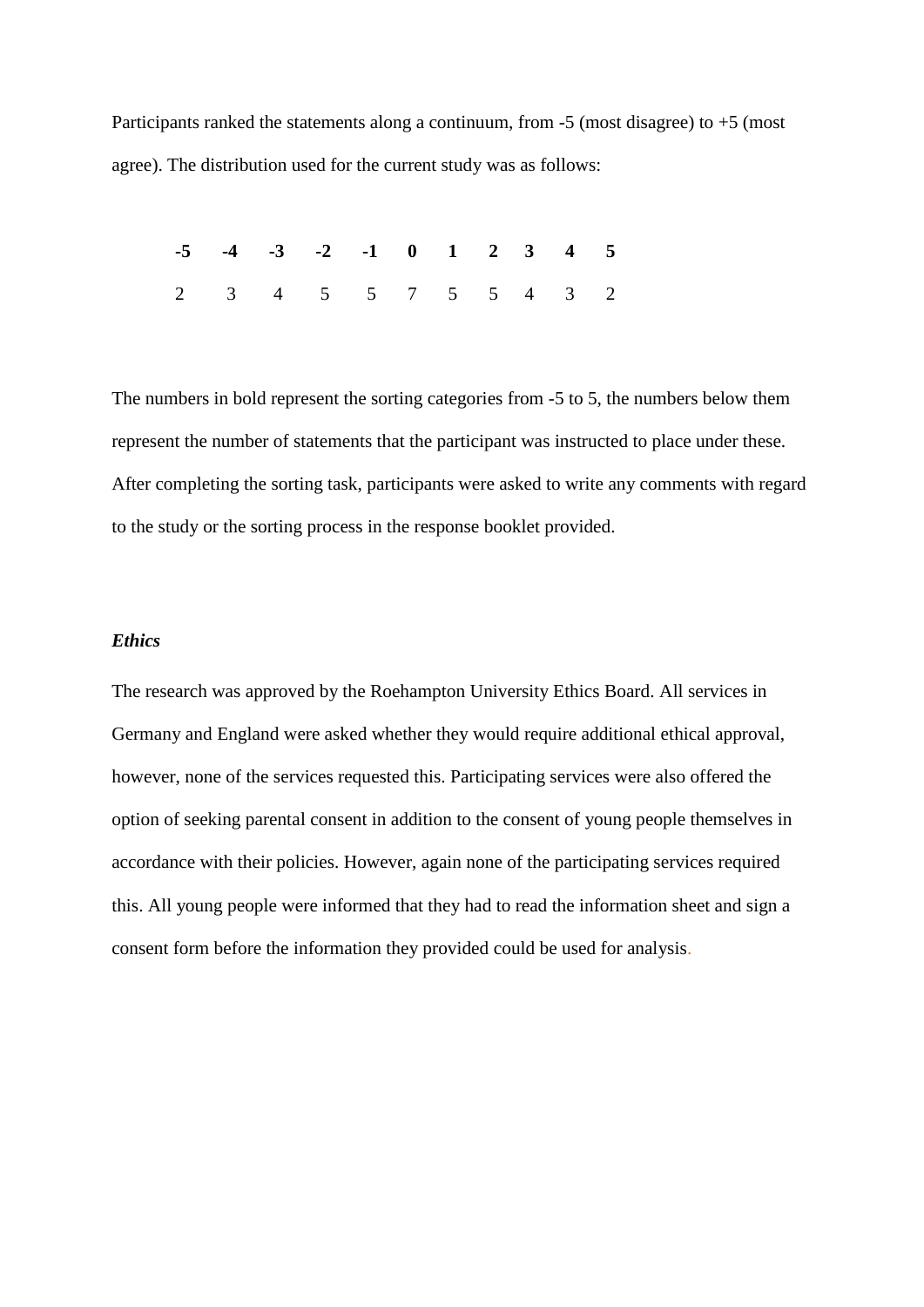## **Analysis**

1

The analysis was conducted using  $PQMethod<sup>1</sup>$  To ensure that factors were only defined by pure loadings at the  $p<0.01$  level, i.e. by people who only loaded highly onto one factor, the loadings had to be equal or higher than 0.385 (see Watts and Stenner 2005 and Brown 1980 for formula) and had to have a difference of at least 0.1 between the highest and second highest loading (Kitzinger 1989).

A number of exploratory factor analyses were run to identify the pest solution for the current data, including solutions with three, four, five and six factors, as well as solutions analysed using Centroid Factor Analysis and Principal Component Analysis, and either unrotated, rotated by hand or rotated using Varimax rotation. The factor analytic solution that was chosen had 65 participants loading on the six factors and explained 50% of the variance. The minimum loading of all representing sorts was 0.4 and the minimum number of participants defining a factor was three, which is deemed sufficient to interpret a factor (Brown 1980; Watts and Stenner 2005). The variance explained did not differ much across solutions, which meant that theoretical considerations were central in determining the final solution.

The factors, or groupings of individuals, in the chosen analysis, revealed distinctions along gender and country dimensions highlighting variation in dominant and alternative discourses according to cultural context, illustrating the value of this solution for the study. Bearing in mind the importance of considering context when engaging in discourse analysis, these dimensions offer an opportunity to explore (albeit tentatively) in what way culture may influence the discourses young people take up, and potentially highlight differences in dominant and alternative versions across different cultural contexts.

 $<sup>1</sup>$  A software package developed by Peter Schmolck, which can be downloaded at no cost from</sup> http://www.rz.unibw-muenchen.de/<sup>~</sup> p41bsmk/qmethod/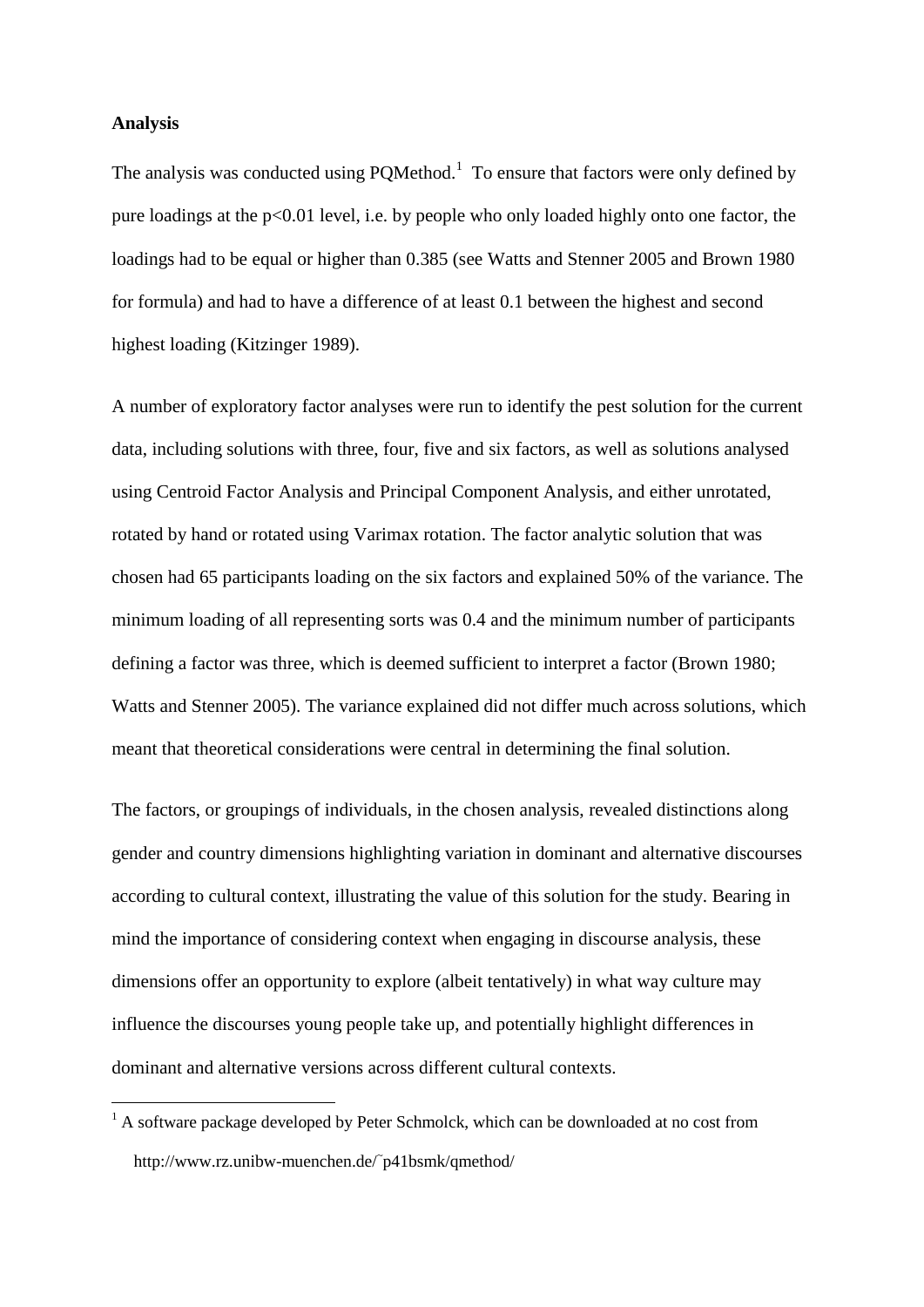Factor arrays (Stenner et al. 2006) illustrating the average ranking of statements for each factor can be found in Table 1. Factors are interpreted using these factors arrays in addition to participant comments and researcher knowledge. To illustrate the complete process of factor interpretation, the full interpretation of Factor 1 is provided followed by summaries for Factors 2 to Factors 6, as recommended by Watts and Stenner (2012). Statement rankings for each factor are represented in brackets, with the statement number preceding the ranking. Full factor interpretations for all factors can be provided by the first author upon request.

#### *Factor 1: Sex as a responsible, intimate and shared experience*

This factor represents the most commonly utilised account, with 13% of variance explained and an Eigenvalue of 13.52. Nineteen participants defined this factor: 11 German young men, 3 English young men, 1 English and 4 German young women. Table 2 illustrates some of the key demographics of participants contributing to this factor. As can be seen, the factor is mainly defined by German young people, especially German young men. However, English young men and German young women also define this factor indicating that this particular discourse is available in both countries and across gender.

One of the key aspects of this factor is its emphasis on the need to be responsible when having sex, with a particular focus on 'conscientious' contraceptive behaviour. This accountability transcends gender boundaries with both young men and young women being perceived as equally responsible for ensuring safe sex  $(19: +4$  and  $23: +3)$ . As one of the German young women commented on statement 19 (Girls should always insist on having protected sex): "Man sollte mit der Verhütung erst aufhören, wenn man alt und reif genug für ein Kind ist!" (You should only stop using contraception when you are old and mature enough to have a child.)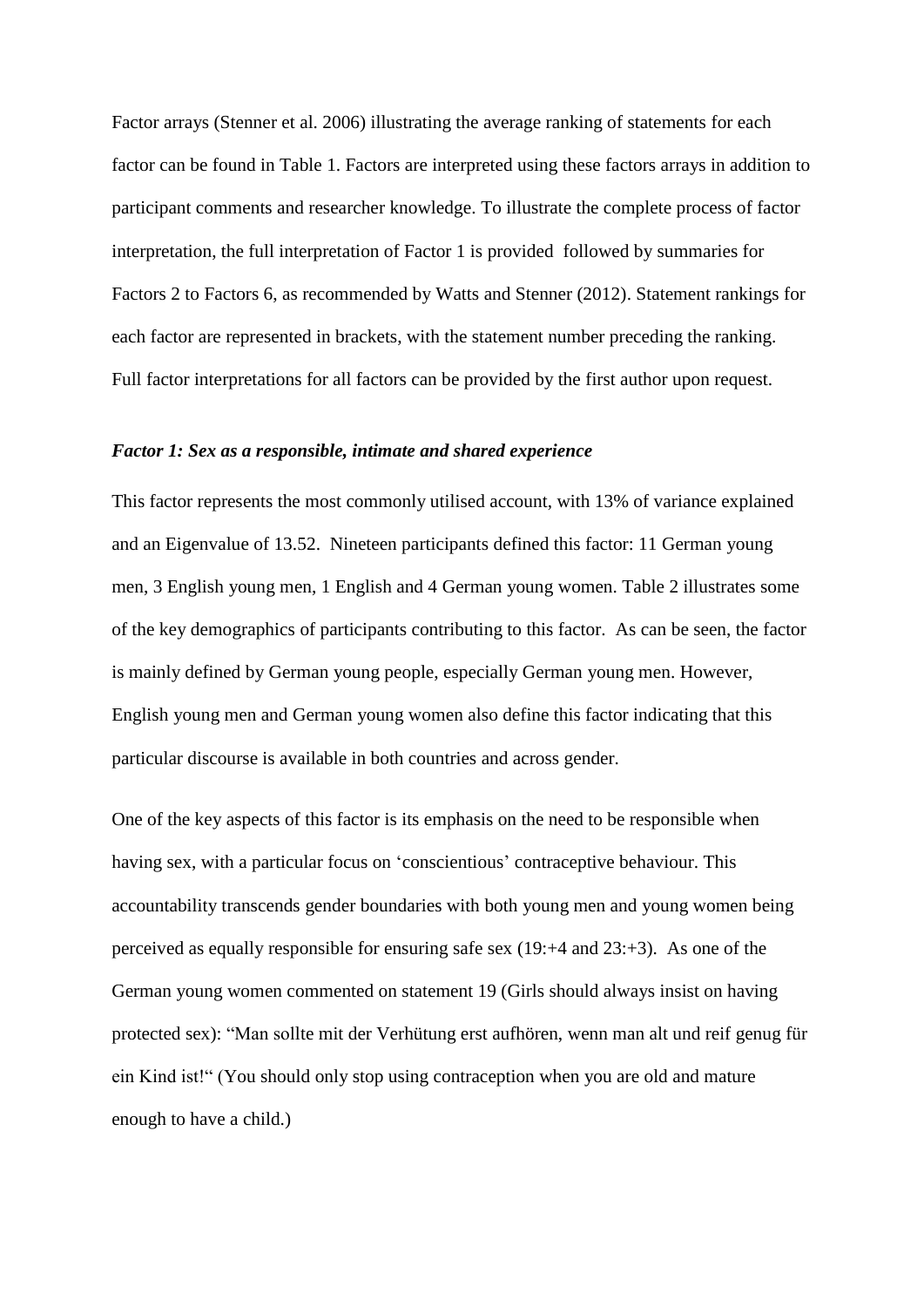This emphasis on using contraception creates an environment in which irresponsible sexual behaviour is unacceptable (17:-5; 9:-4; 7:-3; 21: -3) as reiterated by a German young man in response to statement 7 (It is okay for a boy to refuse to use a condom): "Es ist okay. Das Mädchen muss sich dann halt weigern Sex zu haben." (It's okay. Then the young woman just has to refuse to have sex.)

Within this factor, sex is not so much a physical act but a sign of intimacy and shared pleasure exemplified by respect of and sensitivity towards the sexual partner and his/ her wishes and needs  $(10: +5; 24: +4; 3: +3; 34: +3; 33: +5)$ . One German young woman commented in response to statement 24 (One of the best things about sex is giving sexual pleasure to another person) simply: "Beide sollten sich dabei wohlfühlen!" (Both should feel good about it).

This factor strongly emphasises that sex is only acceptable when it takes place as the result of a joint decision, which both partners make out of their own free will and when they are ready  $(14: +3; 6: +3)$ . Pressuring someone to have sex is unacceptable as is giving in to such pressures (28: -4; 40: -4). The ideal of respect is intrinsic to good sex and involves communicating and using contraception as a sign of respect for a partner and of wanting to share responsibility  $(10: +5; 33: +5)$ .

This factor places a lot of emphasis on the emotional depth and sensitivity that is needed for sex, in contrast to the idea that young people – and especially young men – do not care about emotional involvement but have sex to, for example, gain status and to improve one"s reputation in the peer group. Within this factor, young men are described as enjoying sex more with a partner they care about and want to satisfy  $(3: +3; 37: -4)$ .

This discourse seems to reproduce a narrative, which suggests that joint and freely made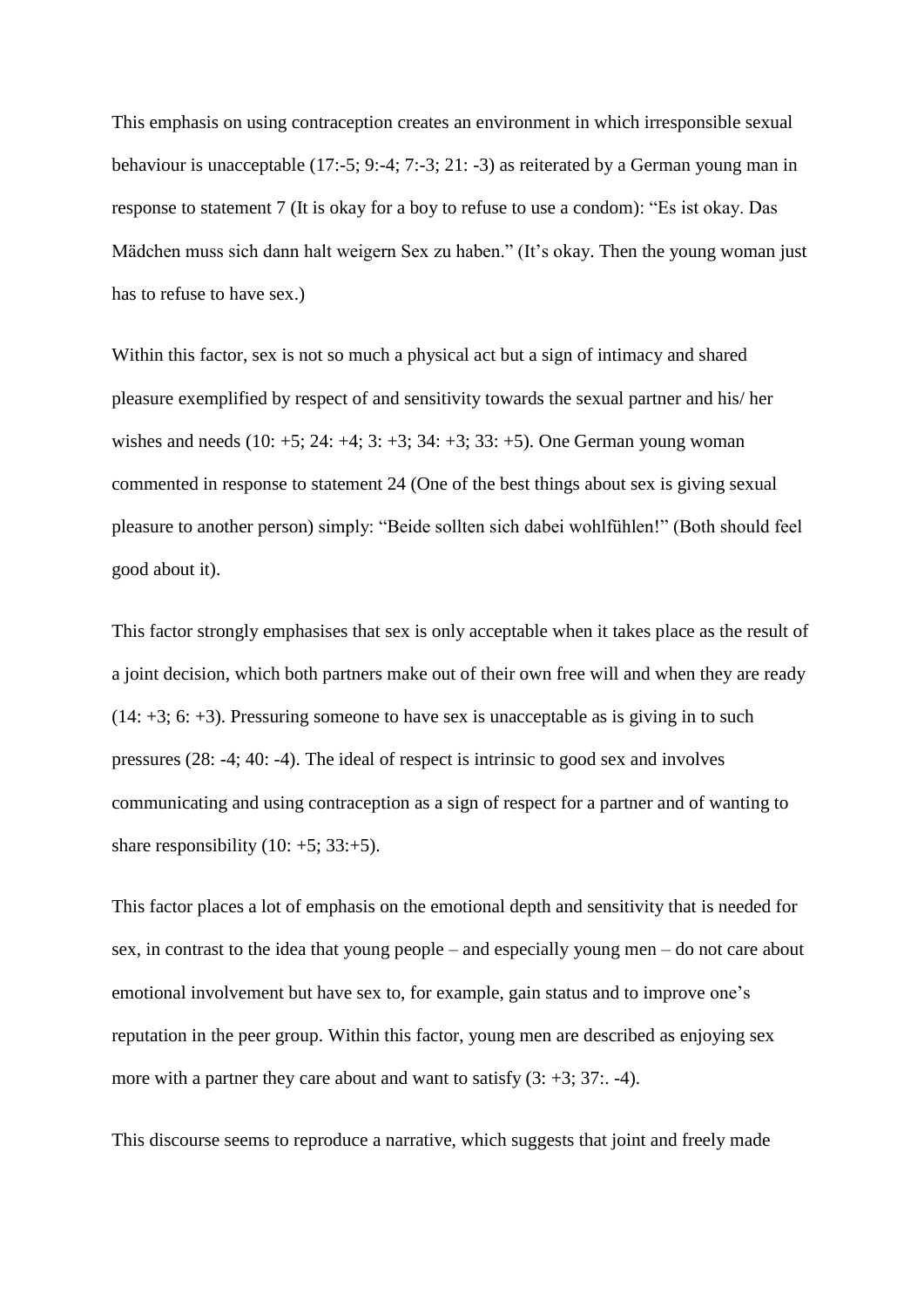responsible sexual decisions are the ideal for many young people, albeit achievable ones. For example, the ideal that young women should only have sex when they feel ready for it (14: +3), is paralleled by the perception that most young men are sensitive to the wishes of their partners  $(3: +3)$ , and that it is seen as unacceptable to pressure someone into sex  $(28: -4)$ . Furthermore, the contraceptive ideal that a person should always use a condom out of respect for their sexual partner (10:  $+5$ ), that it is not okay for a young man to refuse to use a condom  $(7: -3)$ , and that young women should always insist on having protected sex  $(19: +4)$ , is mirrored by the perceived reality that many young men use contraception every time they have sex  $(23: +3)$ , that having unprotected sex is not just part of being young  $(17: -5)$ , and that "risky" sex does not improve a young man"s reputation (9: -4). Finally, the ideal that contraception should always be a joint decision  $(33: +5)$  is mirrored by the reality that most young people fully discuss all aspects of their sexual relationship with their sexual partner  $(34: +3)$ 

This factor offers an account which emphasises young people"s wish for intimacy with regard to sex. It is interesting that this particular discourse is the most important of the six factors in terms of number of participants defining it and variance explained. This clearly is a valid and important discourse which young people can and do draw upon when making decisions about sex and sexual relationships.

## *Factor 2: Sex as joint fun*

This factor has an Eigenvalue of 11.4 and explains 11% of the variance. It is defined by 19 participants, 9 German participants (14%) and 10 English participants (42%). Again participants loading on this factor vary greatly in terms of characteristics such as gender and nationality.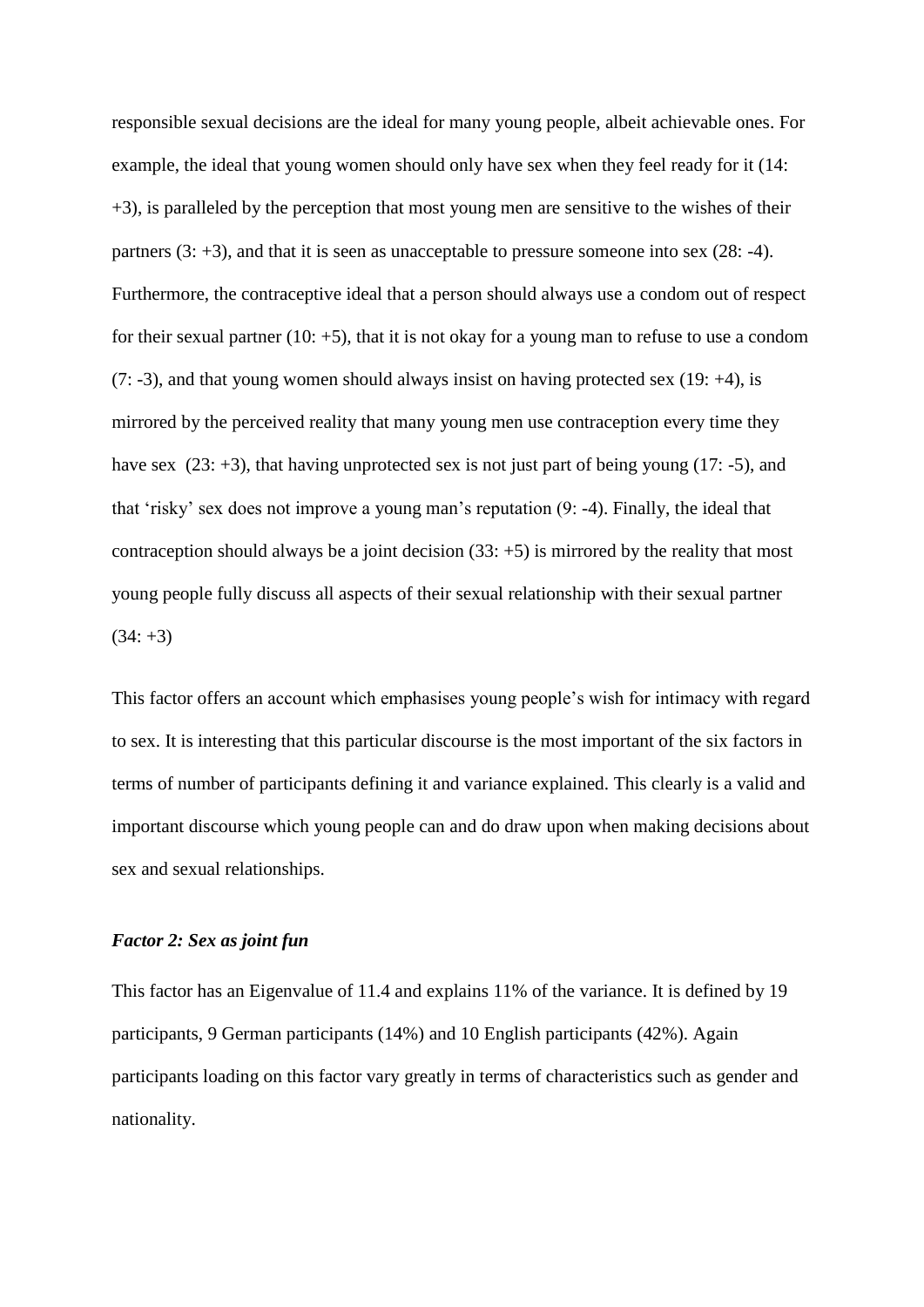This factor, like the first factor, strongly suggests that sex should only happen when you are ready to have sex and are aware of your own sexuality. In contrast to the first factor, however, emotional involvement is not a prerequisite for sex. Sex can happen out of curiosity and to have fun and in a more casual setting. Confident sex partners are more enjoyable as they do not require the same level of sensitivity, which reduces guilt and increases pleasure. As one German young man wrote in response to statement 37 (Boys enjoy sex more with someone they don"t love): "[...] so kann man die Person vergessen, hat keine Schuldgefühle und nur Spaß." ([...] this way you can forget about the person, you don"t feel guilt and can simply enjoy yourself). The reason that this factor emphasises the preference for confident partners might be due a greater level of sexual insecurities when compared to Factor 1. For example, one English young woman wrote in relation to statement 34 (Most young people discuss fully all aspects of their sexual relationship.): "They are too afraid to talk about it." She further commented to statement 35 (It is important to get to know your partner's body before sleeping with him/ her.): "People want to, but they don"t want to scare off/ upset their partners," and a German boy explained in response to statement 3 (Most young men are sensitive to the wishes of their sexual partner): "Sie versuchen es, aber ich denke, da wird meist nichts draus." (They try, but most of the time it doesn"t work.). These comments indicate that although young people would like to be sexually confident and considerate, they do not always have the confidence and skills to succeed.

#### *Factor 3: Ideal versus reality*

This factor has an Eigenvalue of 4.2 and explains 4% of the variance. It was defined by three English young people (23%), one boy and two young women (see Table 2 for a summary of demographics).

As in factor 1, the ideal context of sex is that of a caring relationship, where partners respect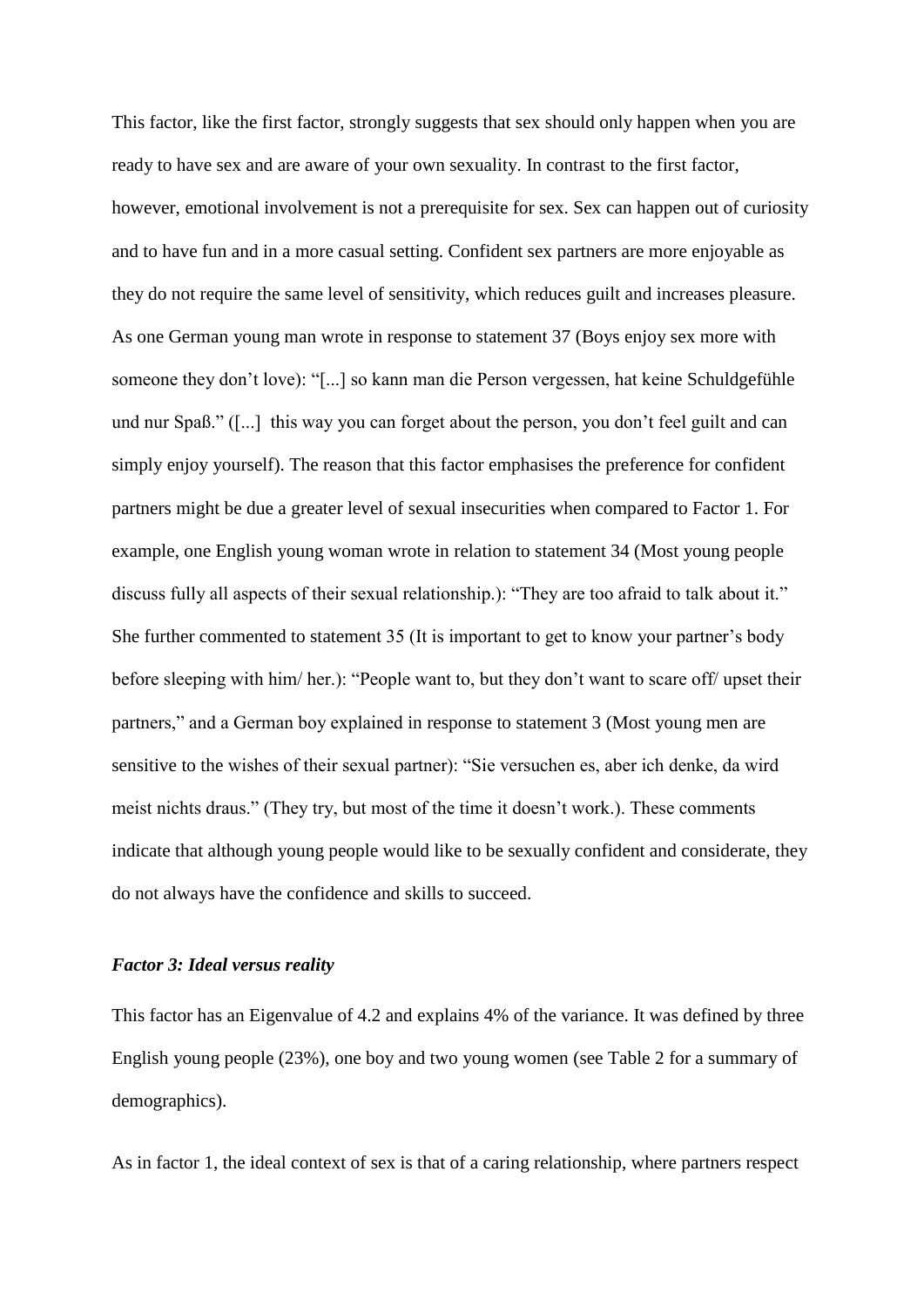each other and there is joint decision-making. Responsibility more so than emotional involvement is a strong aspect in this discourse, with unprotected sex unacceptable. One of the English young women commented: "[…] you should be old enough to understand you need to use protection." As is the case for factor 2, this account suggests that it is predominantly the young woman"s responsibility to introduce condoms; however, once the subject of contraception has been brought up, a boy cannot refuse to use condoms.

However, as in factor 2, this ideal is not always met, with many young people portrayed as careless and casual about sex, possibly due to the pressures on young people highlighted by this factor, such as peer pressure and, in the case of young women, pressures from partners. As one of the English young women wrote in response to statement 20 (Young men often feel pressured into having sex by their girlfriends): "No, it"s the other way round."

This factor, more so than factor 2, stresses the difference between how sex is and how sex should be. While factor 1 hardly acknowledges the casual side of sex and the pressures that this places on young people, factor 3 advocates the relationship so central to factor 1, but also acknowledges that for many young people sex occurs in a more casual and complex context.

## *Factor 4: Sex has to be responsible, consensual and shared*

This factor has an Eigenvalue of 8.3 and explains 8% of the variance. It is loaded on by eleven German participants (25%), nine young men and two young women (see Table 2 for a summary of demographics).

In this account, sex is constructed as an intimate experience between two equal, consenting and - ideally - experienced adults. More so than in previous accounts, consent and joint decision making are stressed with young people having to clearly consent to and agree on all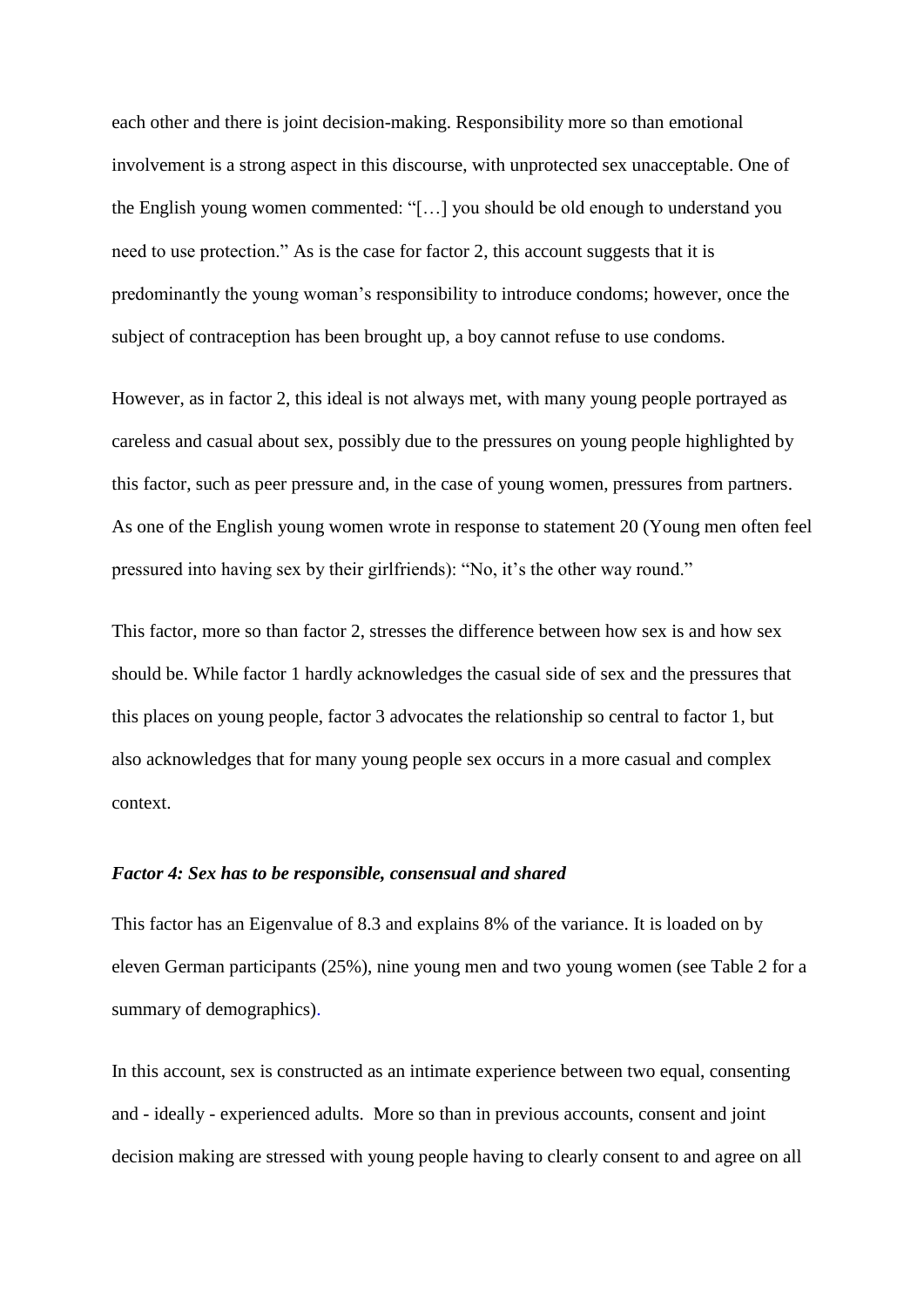aspects of sex, including contraceptive use and specific sexual activities, such as oral sex. This could be because of the emphasis given to the serious consequences of sex, which do not allow for excuses or gender-specific rights to forego responsibility. One young woman defining this factor added to statement 7: "Deine Verhütung geht vor." (Your protection comes first.). However, in an ideal world this factor is advocating a highly intimate experience characterised by partners being sensitive to each other"s needs and wishes.

This factor is only defined by German participants, predominantly boys. It is characterised by a very straightforward idea about sex as a responsible and mature decision. It lacks the focus on insecurities expressed in factor 3, and in this respect resembles factor 1. It firmly advocates sharing the experience and pleasures of sex and making healthy mature decisions. Both factors 1 and 4 lack the ambiguity of factors 2 and 3, where young people seem to struggle more with uniting reality and ideal.

### *Factor 5: Caring relationships offer the perfect context for fulfilling sex*

This factor has an Eigenvalue of 7.3 and explains 7% of the variance. It was defined by four German young men (14%) and three English young men (15%) (see Table 2 for a summary of demographics).

One of the key aspects of factor 5 is its emphasis on consensual sex, as illustrated by the significance attributed to the importance of waiting to have sex until a person is ready. In addition, sex has to happen free of pressures and between equal individuals. This factor, like factor four, very much emphasises the pleasurable aspects of sex, whereby intimacy enhances a person"s enjoyment of sex. However, this factor seems to construct intimacy as resulting from a relationship not casual sex and therefore appears more similar to factor 1 in this respect. This factor also supports a more stepwise progression towards penetrative sex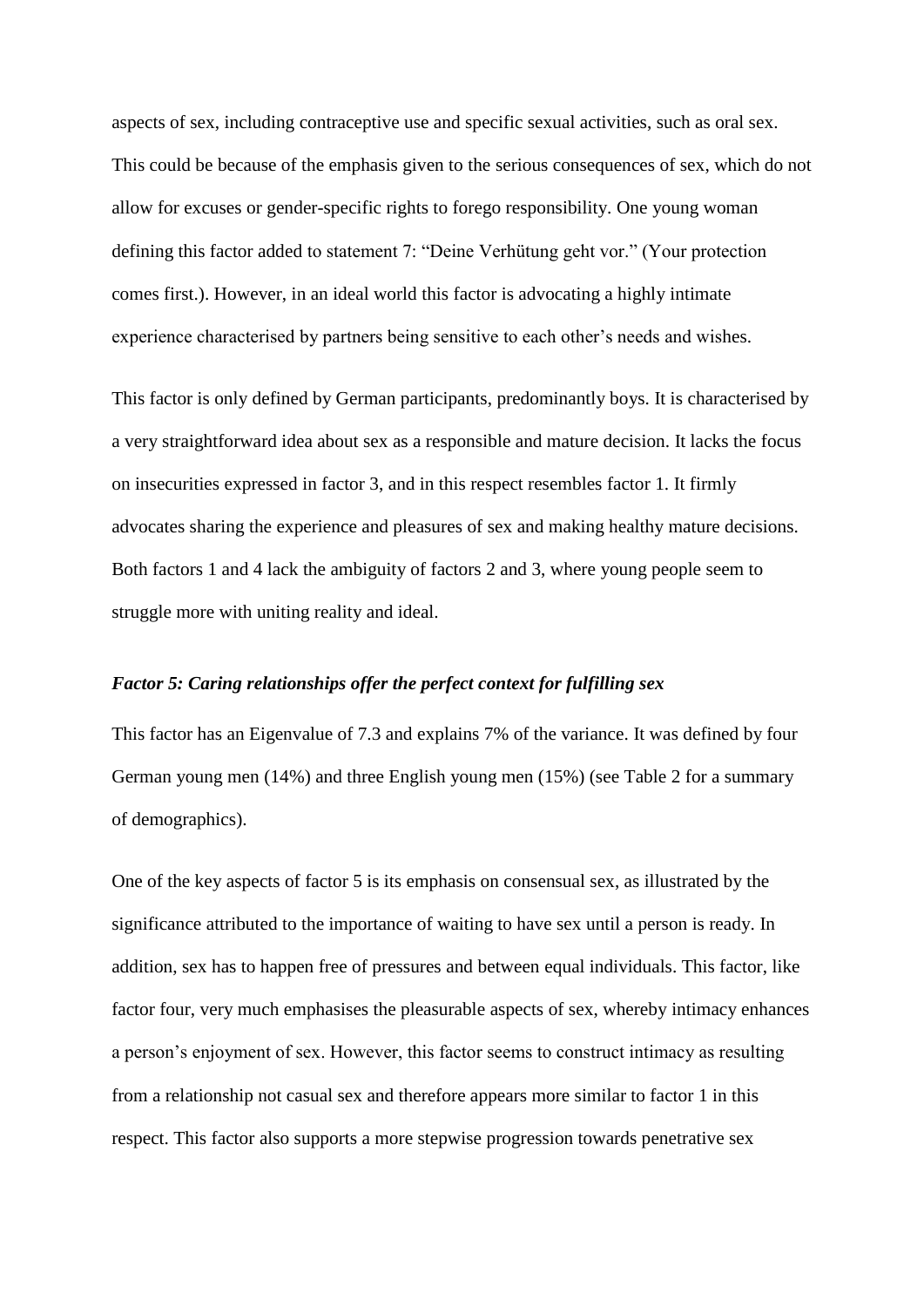starting with knowing your own body to knowing your partner"s body to, when you are ready, having sex in a trusting and sensitive relationship.

The importance of viewing contraception within a relational context is emphasised by participants' comments such as the following one from an English young man: "Many [Q] items] talk of condoms as if they were the only means of contraception. I believe they should be used regardless of any other current means in the early stages of a relationship. But later other means can be used solely."

In this account, sex is about emotional involvement, intimacy and giving pleasure to the other person, and happens between two equal individuals. Sex is not generally engaged in lightly and ideally should happen without pressure and when both are ready. In this it is very similar to factor 1. However, it advocates the need for a trusting relationship almost more strongly than factor 1. Sex is something that evolves out of an intimate relationship. This account very much condemns power abuses, with both partners perceived as equal in their rights to have fulfilling sexual lives. This account appears to combine both traditional elements such as having sex within a relationship with other aspects such as an emphasis on equality between sexual partners.

# *Factor 6: Equality between partners*

This factor has an Eigenvalue of 7.3 and explains 7% of the variance. It was defined by six participants (11%), four German participants and two English participants.

This factor's main emphasis is equality between sexual partners. Contraception for example has to be a joint decision with unprotected sex never acceptable, and the responsibility for contraception not gender-specific. The ideal context for sex is a trusting relationship, with partners getting to know each other physically before having sex, and with partners being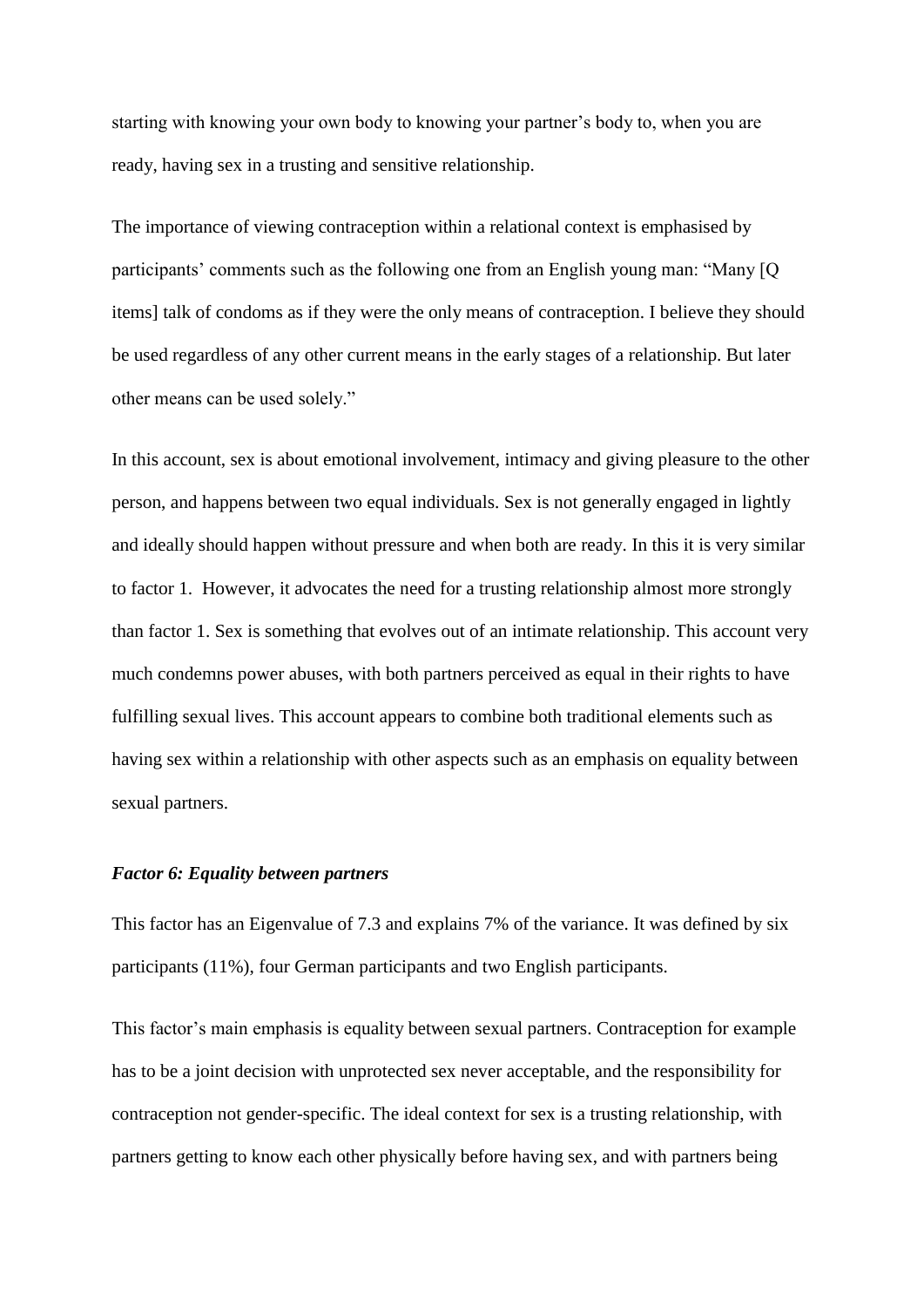equal in terms of their rights to have a fulfilling sexual relationship. The abuse of power and exerting pressure on a partner to have sex or perform any sexual act are condemned. Equality should exist between all sexual partners and across all sexual contexts.

# **Discussion**

In summary, the current study identified a varied set of discourses promoting very different sexual behaviours. Although across all solutions, it was common for participants to load highly on more than one factor, the six factors had only one consensus item, i.e. an item that does not distinguish between any pair of factors. This was statement 14 (Girls should only have sex when they feel ready.) and was ranked  $+3$  for factor 6,  $+4$  for factors 1, 3 and 4, and +5 for factors 2 and 5. That this analysis had only one consensus item illustrates that although some factors are sharing elements, they offer independent accounts and deal with different issues with regard to young people"s sexual relationships. For example, in line with previous research (e.g. Maxwell 2007; Allen 2003), young people taking part in the current study drew on the one hand on discourses, which challenged gender inequality within sexual relationships, and on the other hand, they utilised discourses, which reinforced them, highlighting the multifaceted nature of available discourses on adolescent sexual behaviour (Ingham 2006; Ricardo et al. 2006).

All of the factors above tie in with prevalent ideas on young peoples' sexuality as illustrated in the following sections. Discourse 1, for example, the most common of the narratives produced by the young people in the study tells a story of responsibility, intimacy and sensitivity. Within the context of existing research as well as dominant societal and media portrayals of young men (Joshi, Peter and Valkenburg 2011; Hyde et al. 2012), the number of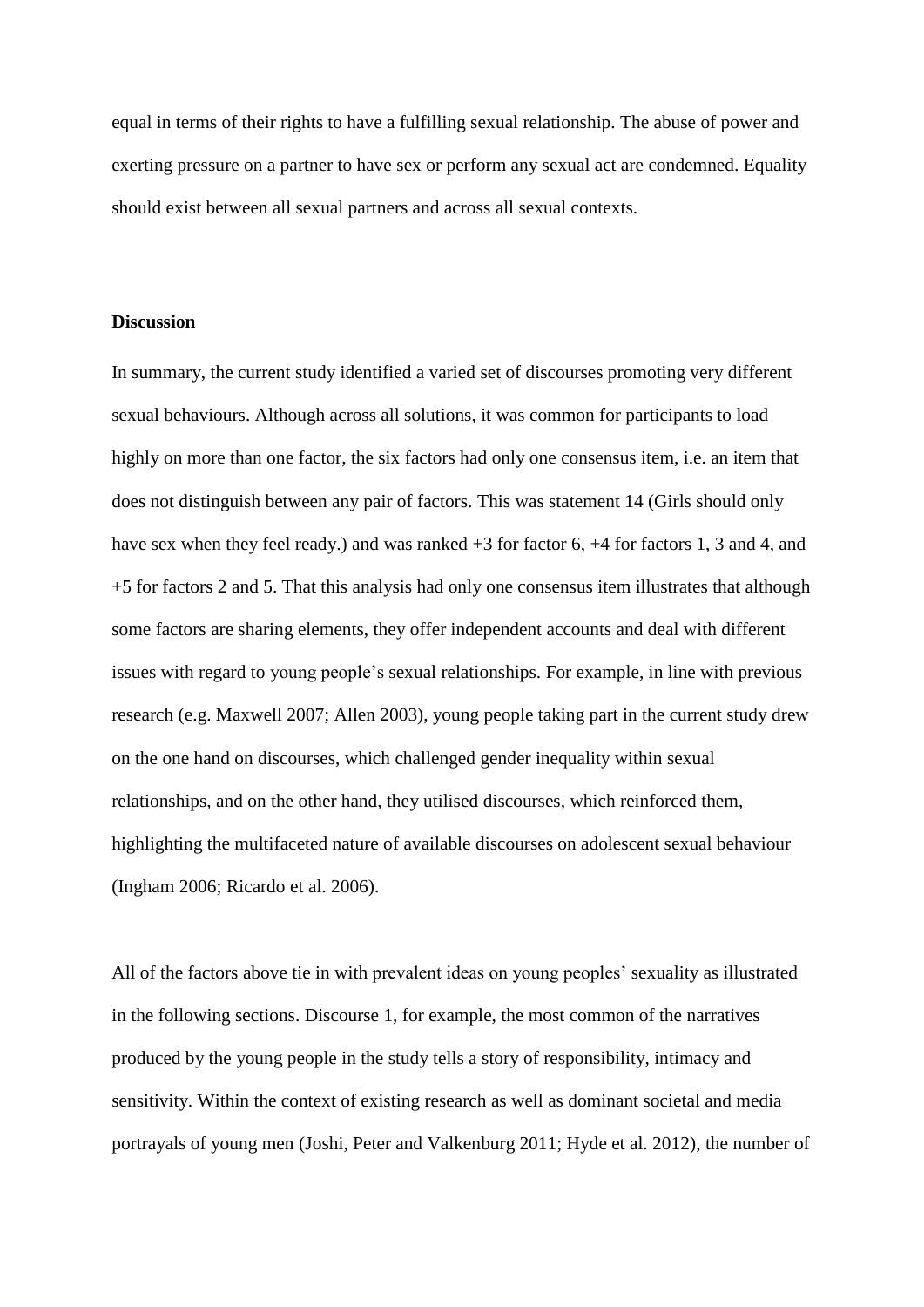young men who drew on this factor is surprising. In this it supports research by Smiler (2008, 17) who identified relational reasons for young men"s dating and sexual engagement and challenges researchers to go "beyond stereotypes when examining boys" romantic and sexual relationships". Another point of interest is that although four German young women loaded on this factor, only one English young woman did so. This might suggest that the ambivalence around young women"s sexuality, often along the lines of traditional double standards (e.g. Ringrose et al. 2013 ), makes it difficult for English young women to take on positions that emphasise assertive sexuality. If this is the case, this is an important starting point to help young people gain positive and healthy sexualities.

Factors 2 and 3 highlight a lot of ambivalence and insecurity in the sexual encounters of young people. However, while the account in factor 2 places sex in a casual and fun setting, the third discourse highlights a struggle between a relational ideal and an reality defined by lack of control around sexual activity. This factor supports research that highlights the potential problems that can emerge when more prohibitive societies portray especially young girls" sexuality as something that is dangerous and needs to be controlled, instead of highlighting the right of young people to experience sexual pleasure freedom as more sexually open societies seem to do (Joshi, Peter, and Valkenburg 2011; Hyde et al. 2012). It seems that these mixed messages are taken up by young people themselves.

In contrast to factor 3 and in line with research on media depictions in more permissive countries (Joshi, Peter and Valkenburg 2011; Tincknell et al. 2003; Carpenter 2001), the fourth discourse, defined only by German participants, drew on a story that highlighted pleasurable and intimate experience based on respect and consent. Here sexuality and sex are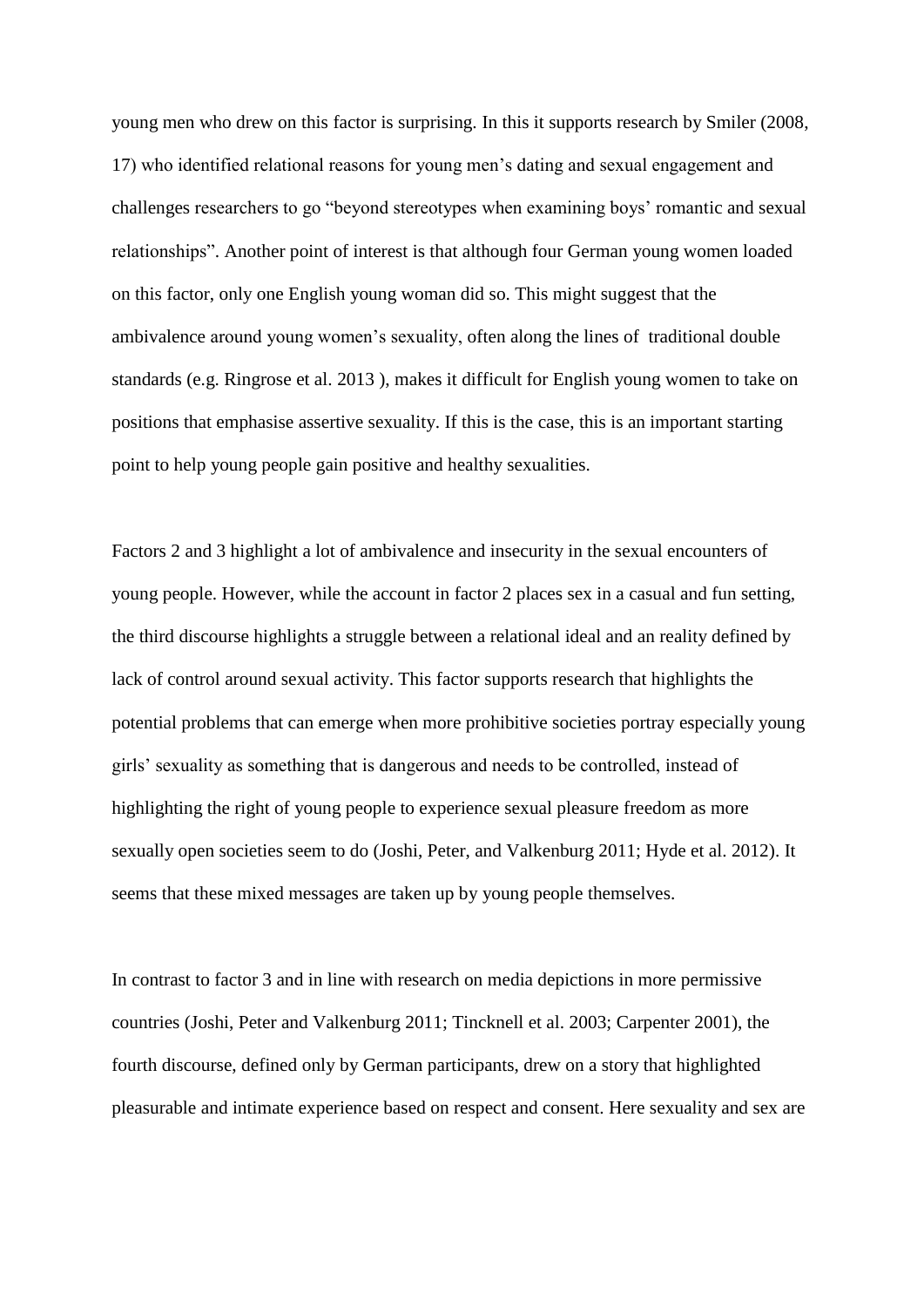a normal part of young people"s lives and happen in a context of responsibility for oneself and the partner. However, this does not have to occur in a relationship.

Factor 5 is the only factor highlighting the need for a stepwise progression towards full penetrative sex. It is only loaded on by boys and even more strongly than Factor 1 shows that young men cherish the intimacy and the emotional security that is offered by a relationship at least as much as young women.

Discourse 6 brings in another element often ignored by the other discourses: namely power abuse and pressure. Much research highlights that young people do experience either partner pressure or peer pressure (Ingham 2006; Ricardo et al. 2006) and this factor specifically identifies this as unacceptable. Sex in this account is not so much an intimate and emotional connection or experience as it is one that should occur in an equal, shared and trusting relationship.

All the factors together illustrate that young people have a range of discourses available ranging across relational and other dimensions often along gender and culture lines. The discourses most often used by English participants tend to involve more careful negotiations between how sex should be and what the reality of sex is often like, such as in factors 2 and 3, fitting in with research suggesting that England holds a generally prohibitive attitude to teenage sex and sexuality (Moore and Prescott 2013; Tincknell et al. 2003). In comparison, German participants seem to draw more on discourses that encourage an exploration of both pleasure and intimacy as well as acknowledge the need to protect oneself and ones" partners against pregnancy or STIs. For example, factor 4, mainly defined by German young men, constructs sex as a mature and responsible decision and leaves little room for insecurities.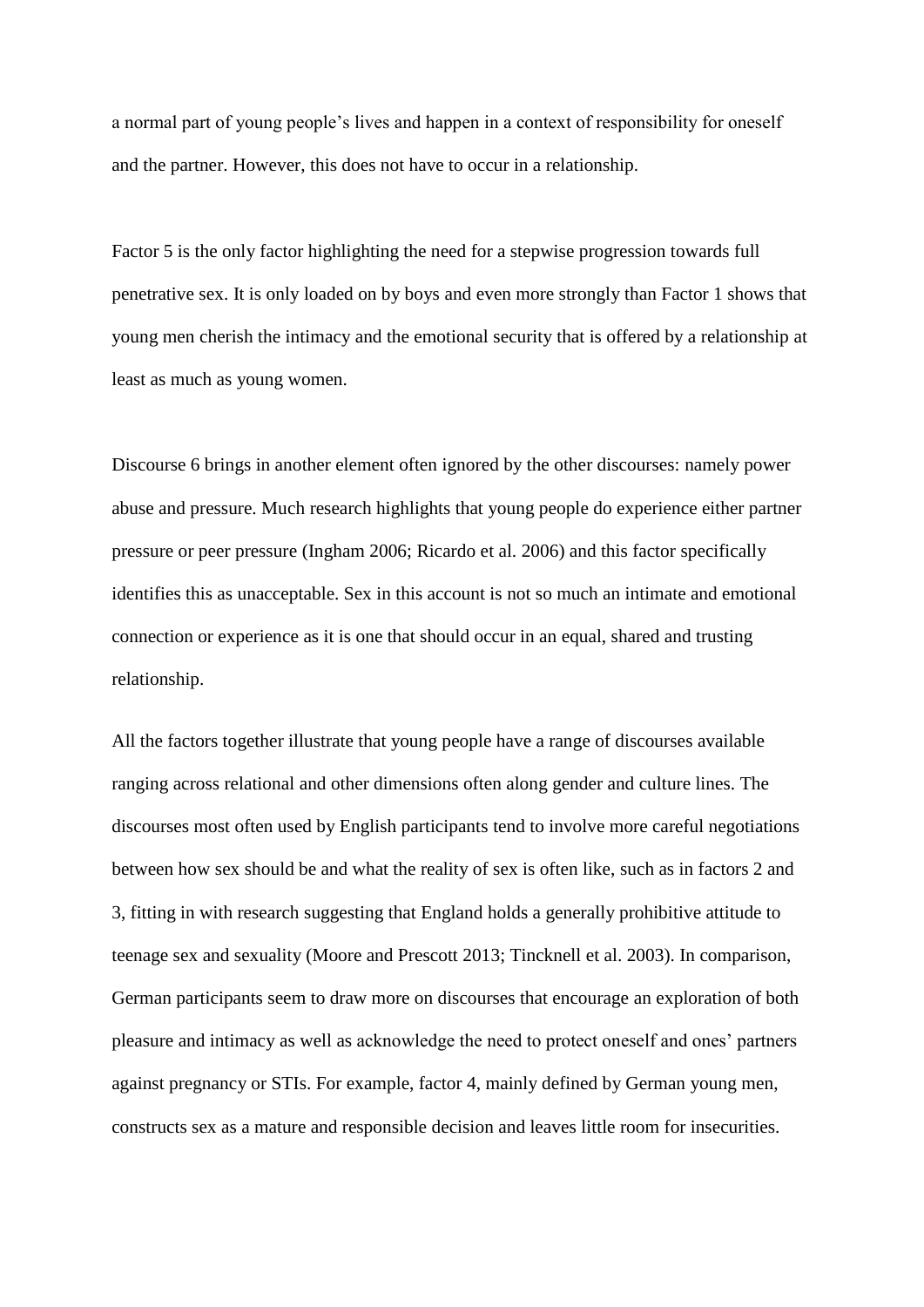It seems that cultural differences influence young people to choose certain discourses over others, changing the likelihood of some discourses becoming "dominant" or the norm with respect to young people"s sexuality. For example, factor 1, provides a positive picture of caring and respect for a sexual partner, which is available to young people in England (as illustrated by young people drawing on this discourse) as well as in Germany. However, in the present study, it appears to be an alternative for English young people, not a dominant discourse. In contrast, the German young people seem to draw on this narrative more readily. Overall, these cultural differences seem to be in line with research findings suggesting differences in societally shared notions of gender and sexuality.

# *Future directions*

This study used samples from two quite small geographical areas. The samples may, therefore, not necessarily be representative of English and German young people in general. Other participants may have expressed additional and other discourses. However, the present findings offer a good range of discourses with both dominant and alternative discourses within them, and are in line with other research that has looked at one or the other country separately.

In future work it may be valuable to explore the consistency and impact of discourses on young people"s realities, and to look in more depth at how cultural messages and discourses are taken up by young people. Although some discourse research, particularly into how young people negotiate pornography, has explored how some young people engage and internalise cultural and media messages (Lerum and Dworkin 2009), there has been little or no research that explicitly compared these discourses with those actually taken up by young people.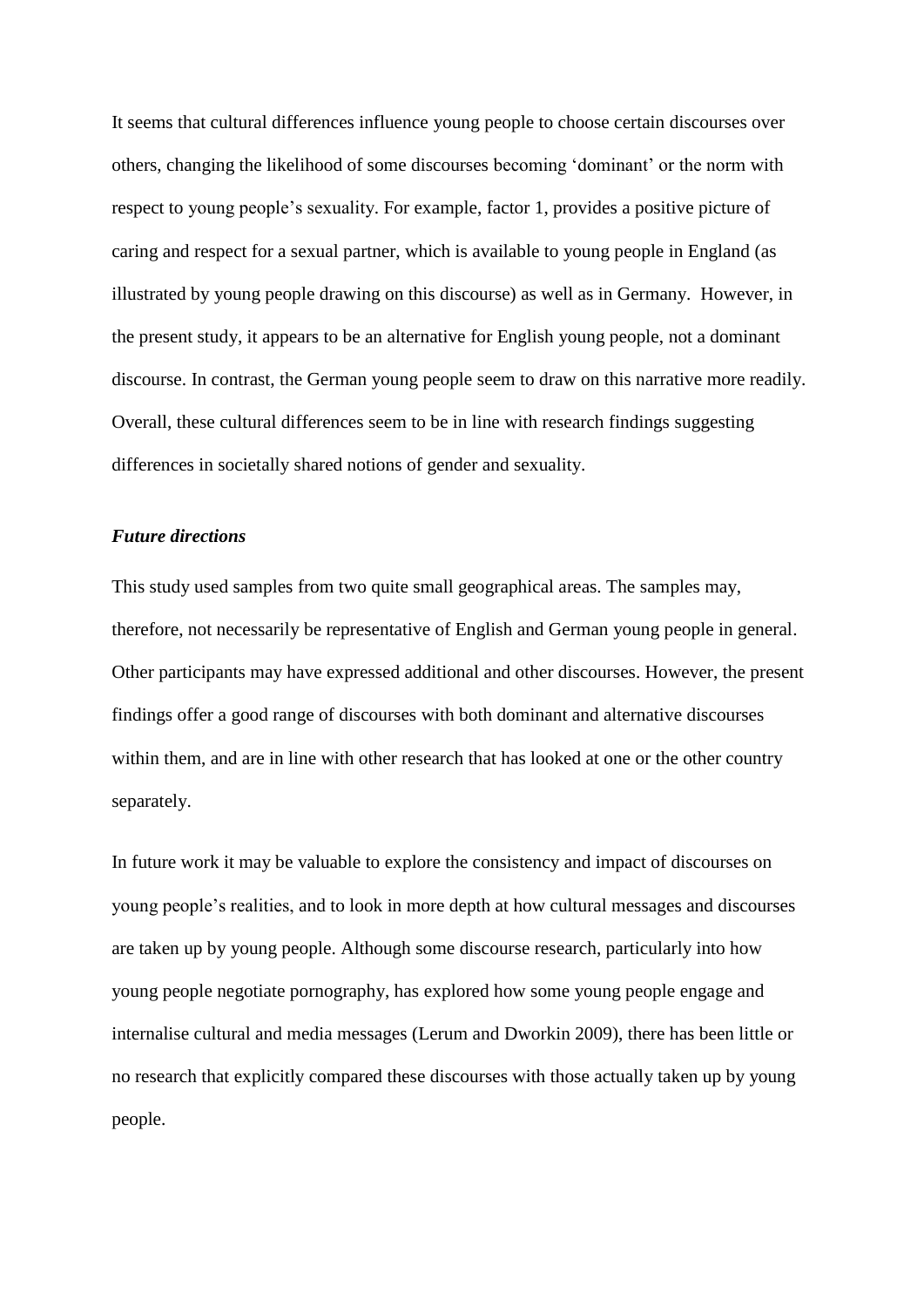# *Conclusions*

The current research has explored the discourses young people draw on when making sense of sexual relationships and highlighted the importance of cultural context in the take-up of differing accounts. Young people have a range of discourses available to them by which to make sense of sexual relationships. However, there seem to be cultural differences in terms of which of these discourses are dominant and alternative. By identifying the discourses and possible cultural trends, the current research has provided a basis for future education and interventions to help young people develop healthy and assertive sexualities. Furthermore, it offers a starting point for identifying which discourses need to be encouraged more in any one country through, for example, education to help young people deal with the complex sexual situations they encounter.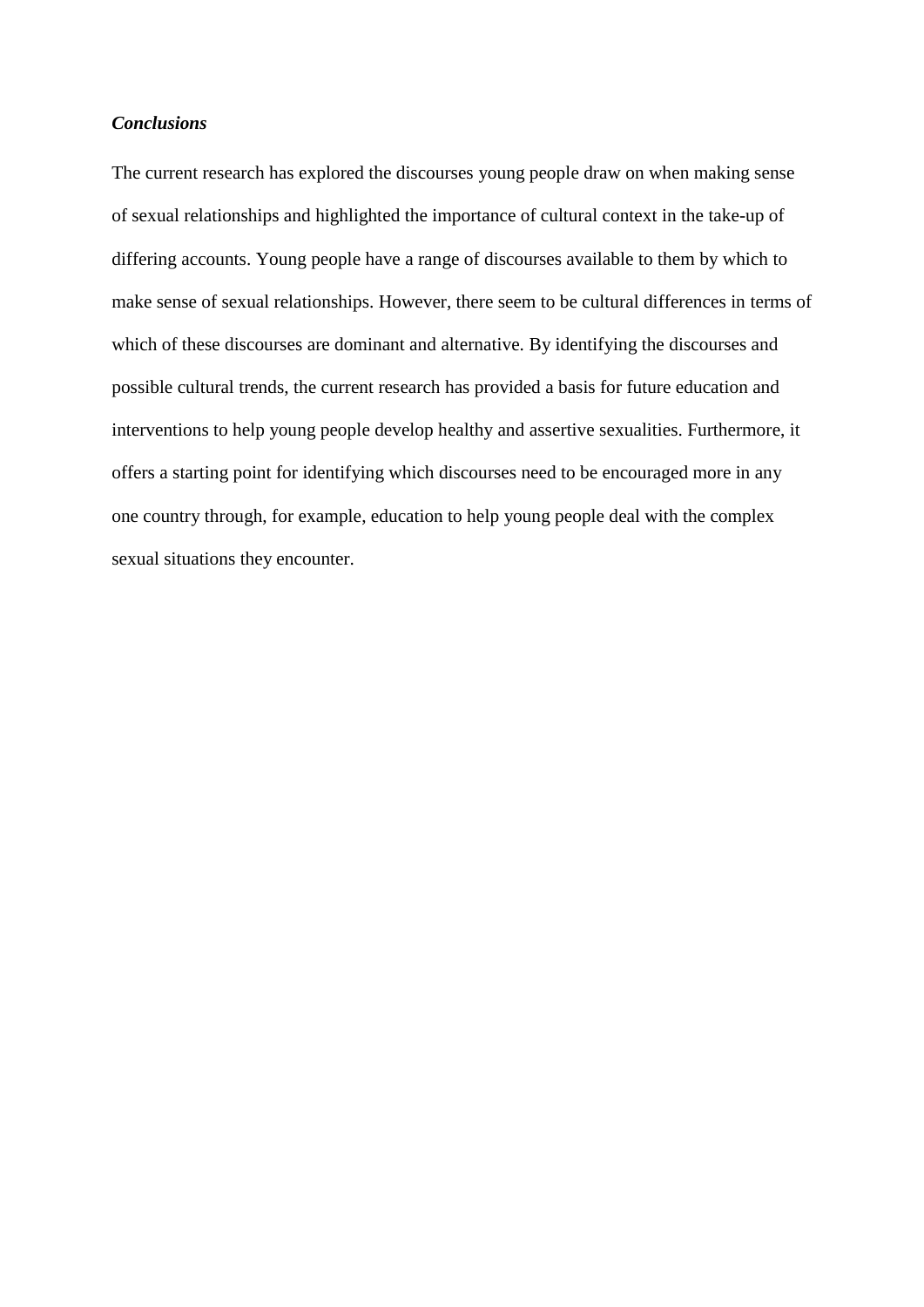## **References**

- Allen, L. 2003. "Girls want sex, boys want love: Resisting dominant discourses of (hetero)sexuality." *Sexualities* 6: 215-236.
- American Psychological Association, Task Force on the Sexualization of Girls. 2007. *Report of the APA task force on the sexualization of girls*. Washingto, DC: Amareican Psychological Association. Retrieved from [http://www.apa.org/pi/women/programs/girls/report.aspx,](http://www.apa.org/pi/women/programs/girls/report.aspx) 11/11/2014.
- Arai, L. 2003. "British policy on teenage pregnancy and childbearing: The limitations of comparisons with other European countries." *Critical Social Policy* 23: 89-102.
- Brauns, H., and S.Steinmann. 1999. "Educational Reform in France, West-Germany and the United Kingdom: Updating the CASMIN Educational Classification." *ZUMA-Nachrichten* 44: 7- 44.
- Brown, S. R. 1970. "On the use of variance designs in Q methodology." *Psychological Record* 20: 179-189.
- Brown, S. R. 1980. *Political Subjectivity: Applications of Q methodology in political science*. New Haven, CT: Yale University Press.
- Carpenter, L. M. 2001. "The First Time/Das Erste Mal: Approaches to Virginity Loss in U.S. and German Teen Magazines." *Youth and Society* 33: 31-61.
- Cherry, A. L., M. E. Dillon, and D. Rugh. 2001. *Teenage pregnancy: A global view*. Westport, Conn.: Greenwood Press.
- Erkut, S., O. Alarcon, C. G. Coll, L. R. Tropp, and H. A. V. Garcia. 1999. "The Dual-Focus Approach to Creating Bilingual Measures." *Journal Of Cross Cultural Psychology* 30: 206- 218.
- Franz, A., M. Worrell, and C. Vögele. 2013. Integrating mixed method data in psychological research: Combining Q methodology and questionnaires in a study investigating cultural and psychological influences on adolescent sexual behaviour. *Journal of Mixed Methods Research* 7: 370-389.
- Franz, A., M. Worrell, C. Gilvarry, and C. Vögele. 2009.Why including the UK in comparisons with other European countries in research on teenage pregnancy has a lot of potential. *Critical Social Policy* 29: 548-559.
- Frosh, S., A. Phoenix, and R. Pattman. 2002. *Young masculinities: Understanding boys in contemporary society.* Basingstoke: Palgrave.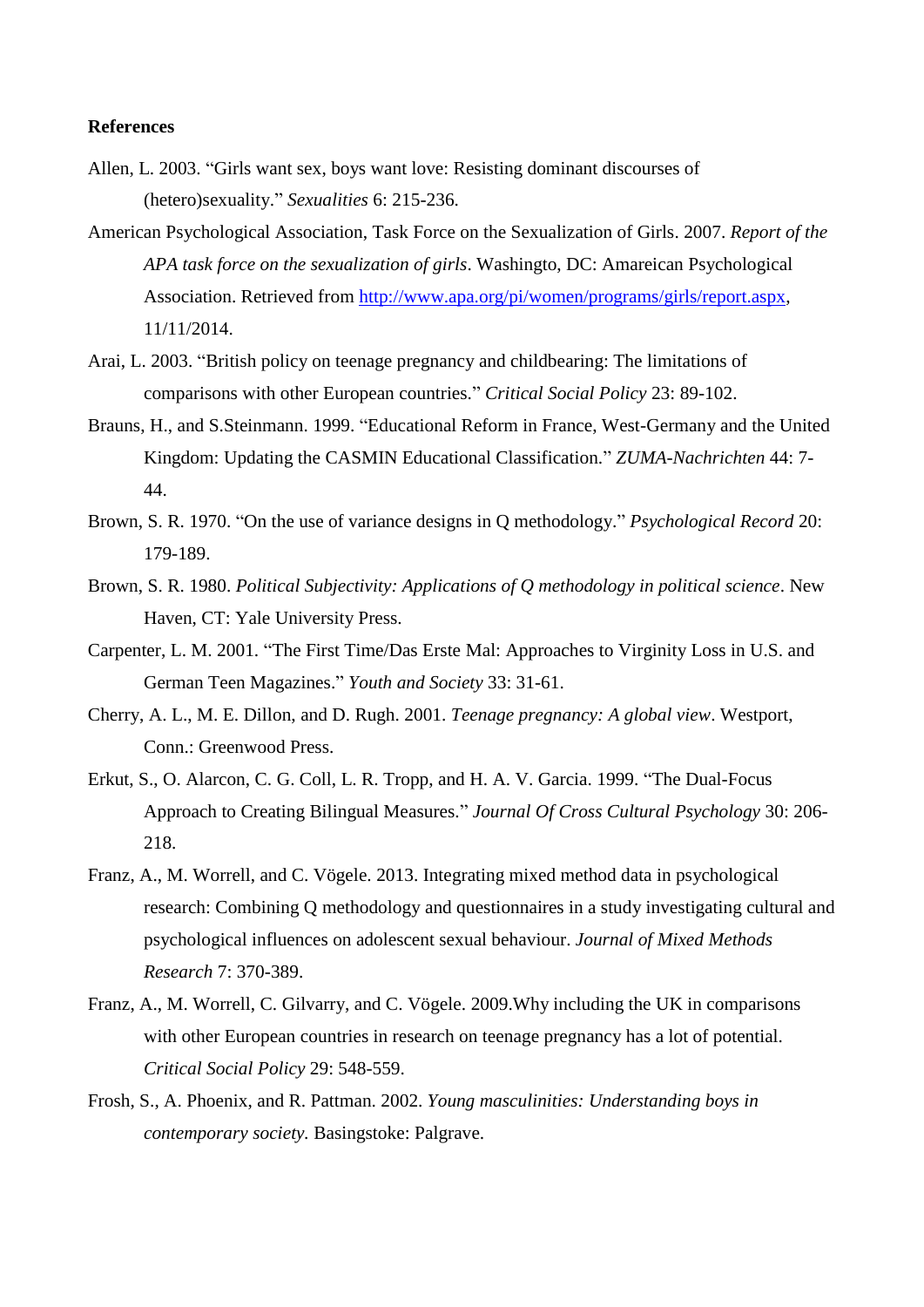- Gergen, K. J. 1973. "Social psychology as history." *Journal of Personality and Social Psychology* 26: 309-320.
- Hartley, J. E.K., D. Wight, and K. Hunt. 2014. "Presuming the influence of the media: Teenagers" constructions of gender identity through sexual/ romantic relationships and alcohol consumption." *Sociology of Heath and Illness* 36: 772-786.
- Higgins, J.A., and J. S. Hirsch. 2008. "Pleasure, power and inequality: Incorporating sexuality into research on contraceptive use." *American Journal of Public Health* 98: 1803-1813.
- Hyde, A., J. Drennan, E. Howlett, M. Carney, M. Butler, and M. Lohan. 2012. "Parents" constructions of the sexual self-presentation and sexual conduct of adolescents: Discourses of gendering and protecting." *Culture Health and Sexuality: An International Journal for Research, Intervention and Care* 14: 895-909.
- Ingham, R. 2006. "The importance of context in understanding and seeking to promote sexual health." In *Promoting young people's sexual health: International perspectives* edited by R. Ingham and P. Aggleton, 41-60. Abingdon: Routledge.
- Joshi, S.P., J. Peter, and P.M. Valkenburg. 2011. "Scripts of sexual desire and danger in US and Dutch teen girl magazines: A cross-national content analysis." *Sex Roles* 64: 463-474.
- Kehily, M.J., M. M. A. Ghaill, D. Epstein, and P. Redman. 2002. "Private Girls and Public Worlds: Producing femininities in the primary school." *Discourse* 23: 167-178.
- Kitzinger, C. 1989. *The social construction of lesbianism*. London: Sage.
- Lamb, S. and Z. D. Peterson. 2012. "Adolescent girls' sexual empowerment: Two feminists explore the concept." *Sex Roles* 66: 703 – 712.
- Lerum, K. and S. Dworkin. 2009. "An interdisciplinary commentary on the report of the APA task force on the sexulization of girls." *Journal of Sex Research* 46: 250 – 263.
- Maxwell, C. 2007. "`Alternative' narratives of young people's heterosexual experiences in the UK." *Sexualitie*s 10: 539-558.
- McMillan, K. and H. Worth. 2011. "The impact of socio-cultural context on young people"s condom use: Evidence from two Pacific Island countries." *Culture Health and Sexuality: An International Journal for Research, Intervention and Care* 13: 313-326.
- Moore, A. and P. Prescott. 2012. "Absent but present: A critical analysis of the representation of sexuality in recent youth policy in the UK." *Journal of Youth Studies* 16: 191-205.
- Parker, R. 2009. "Sexuality, culture and society: Shifting paradigms in sexuality research." *Culture Health and Sexuality: An International Journal for Research, Intervention and Care* 11: 251-266.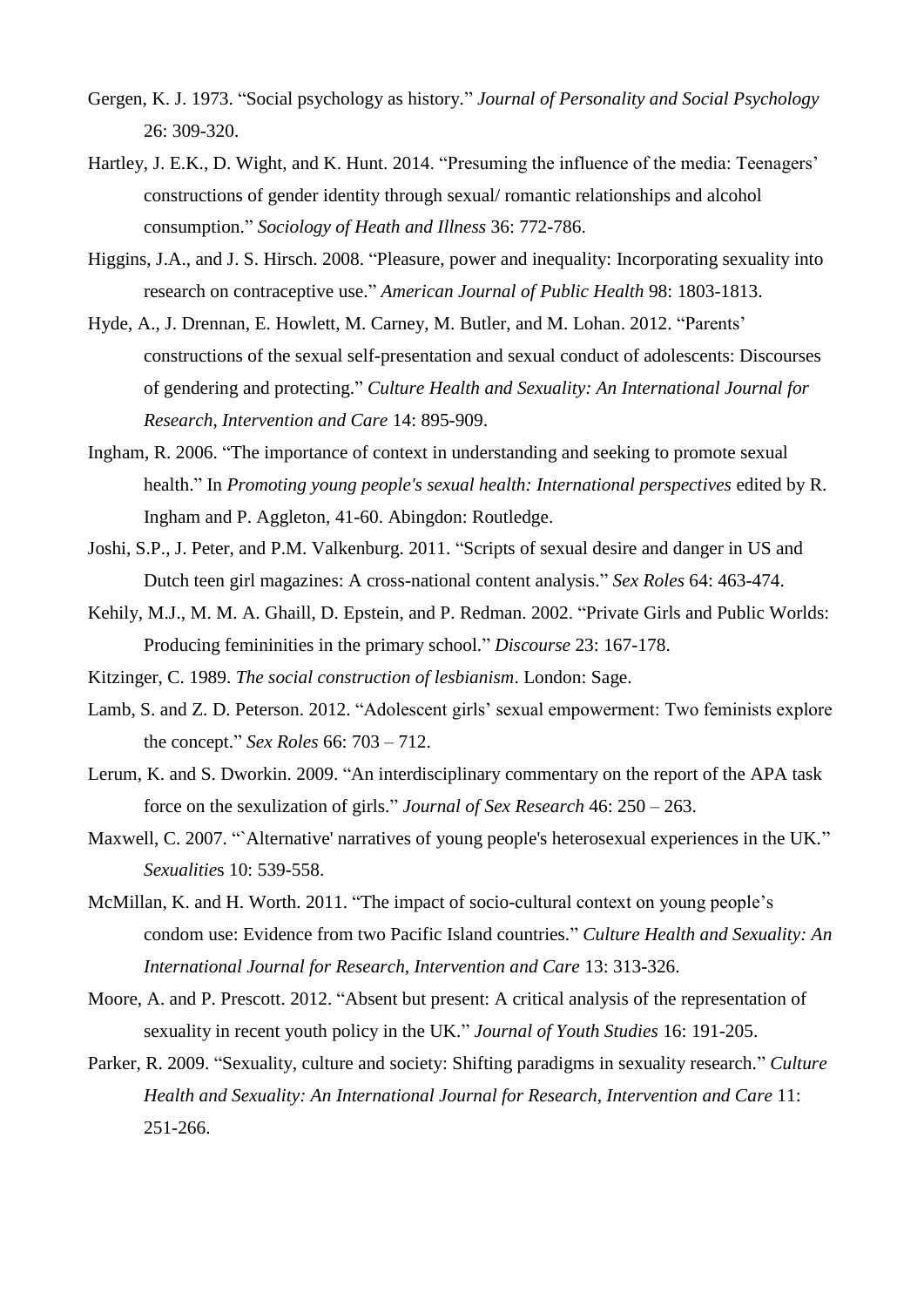- Ricardo, C., G. Baker, J. Pulerwitz, and V. Rocha. 2006. "Gender, sexual behaviour and vulnerability among young people." In *Promoting young people's sexual health: International perspectives* edited by R. Ingham and P. Aggleton, 61-78. Abingdon: Routledge.
- Ringrose, J., L. Harvey, R. Gill, and S. Livingstone. 2013. "Teen girls, sexual double standards and "sexting": Gendered value in digital image exchange." *Feminist Theory* 14: 305-323.
- Smiler, A.P. 2008. ""I wanted to get to know her better": Adolescent boys' dating motives, masculinity ideology, and sexual behaviour." *Journal of Adolescence* 31: 17-32.
- Stenner, P.H.D., G. Bianchi, M. Popper, M. Supekov, I. Luksik, and J. Pujol. 2006. "Constructions of sexual relationships: A study of the views of young people in Catalunia, England and Slovakia and their health implications." *Journal of Health Psychology* 11: 669-684.
- Tincknell, E., D. Chambers, J. Van Loon, and N. Hudson.2003. "Begging for it: "New Femininities", social agency, and moral discourse in contemporary teenage and men's magazines." *Feminist Media Studies* 3: 47-63.
- Tolman, D.L. 2012. "Female young people, sexual empowerment and desire: A missing discourse of gender inequity." *Sex Roles* 66: 746-757.
- Van De Vijer, F., and N. K. Tanzer. 2004. "Bias and equivalence in cross-cultural assessment: an overview." *European Review of Applied Psychology* 54: 119-135.
- Watts, S., and P. Stenner. 2005. "Doing Q methodology: Theory, method and interpretation." *Qualitative Research in Psychology* 2: 67-92.
- Watts, S., and P. Stenner. 2012. *Doing Q methodological research: Theory, method and interpretation*. London, Sage.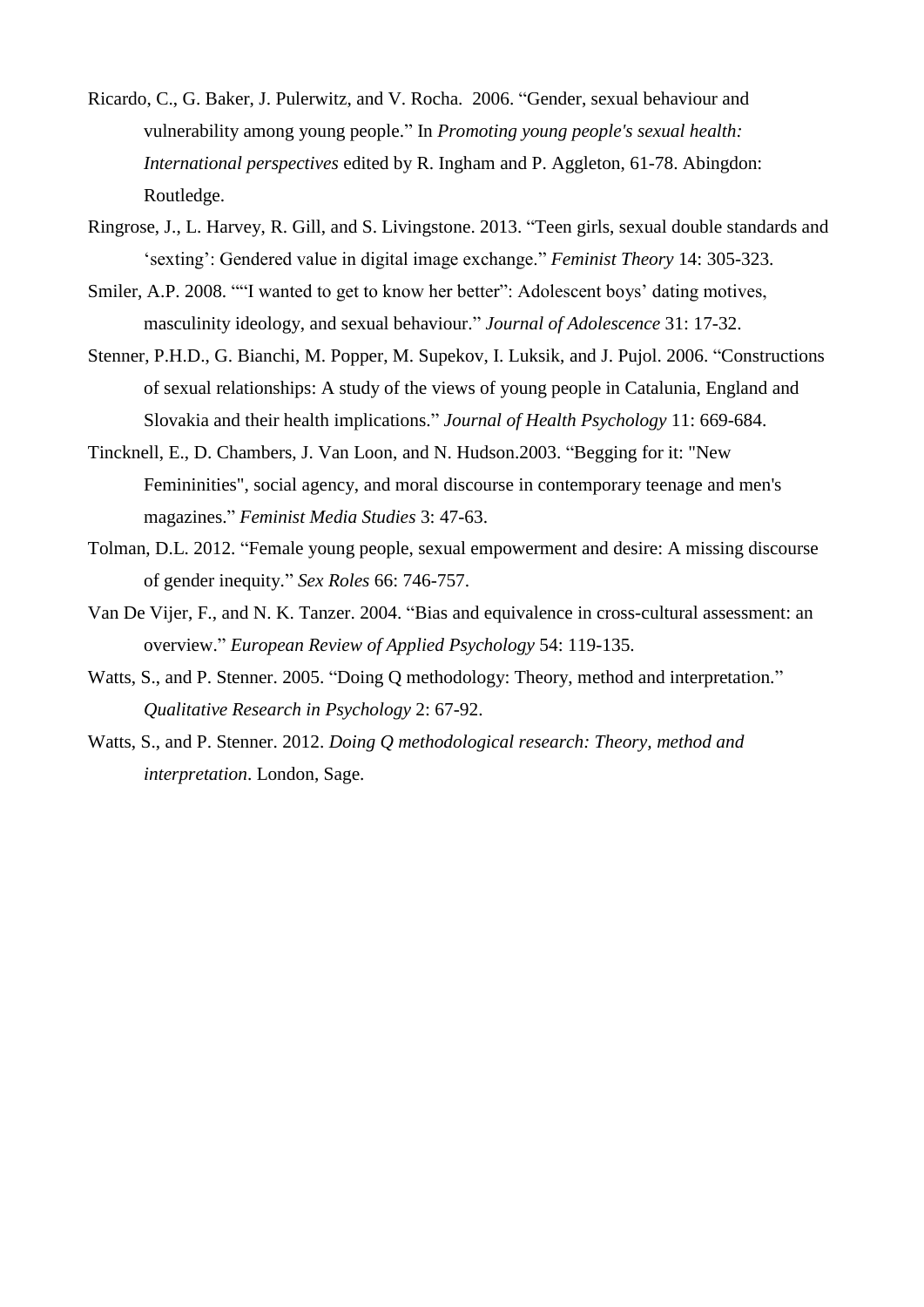| Characteristics                   |           | Factor 1       | Factor 2       | Factor 3         | Factor 4         | Factor 5       | Factor 6         |
|-----------------------------------|-----------|----------------|----------------|------------------|------------------|----------------|------------------|
| Country                           | Germany   | 15             | 9              | $\boldsymbol{0}$ | $\overline{7}$   | $\overline{4}$ | $\overline{4}$   |
| (No. of participants)             | England   | $\overline{4}$ | 10             | 3                | $\boldsymbol{0}$ | 3              | $\overline{2}$   |
| Gender                            | Young men | 14             | 8              | $\mathbf{1}$     | 9                | 6              | $\overline{2}$   |
| (No. of participants)             | Young     | $\mathfrak{S}$ | 11             | $\sqrt{2}$       | $\sqrt{2}$       | $\mathbf{1}$   | $\overline{4}$   |
|                                   | women     |                |                |                  |                  |                |                  |
| Age (Mean)                        |           | 17.33          | 17.70          | 16.33            | 17.71            | 18.17          | 18               |
| Has had sex (No. of participants) |           | 10             | $\overline{7}$ | $\overline{2}$   | $\overline{7}$   | 5              | $\overline{3}$   |
| Has not had sex                   |           | $\mathbf{2}$   | 3              | $\mathbf{1}$     | $\mathbf{0}$     | $\overline{2}$ | $\boldsymbol{0}$ |
| No. of sex partners (Mean)        |           | 9.67           | 3.33           | $\mathbf{1}$     | 1.40             | 4.20           | 2.67             |

Table 2: Participant characteristics across the seven Q factors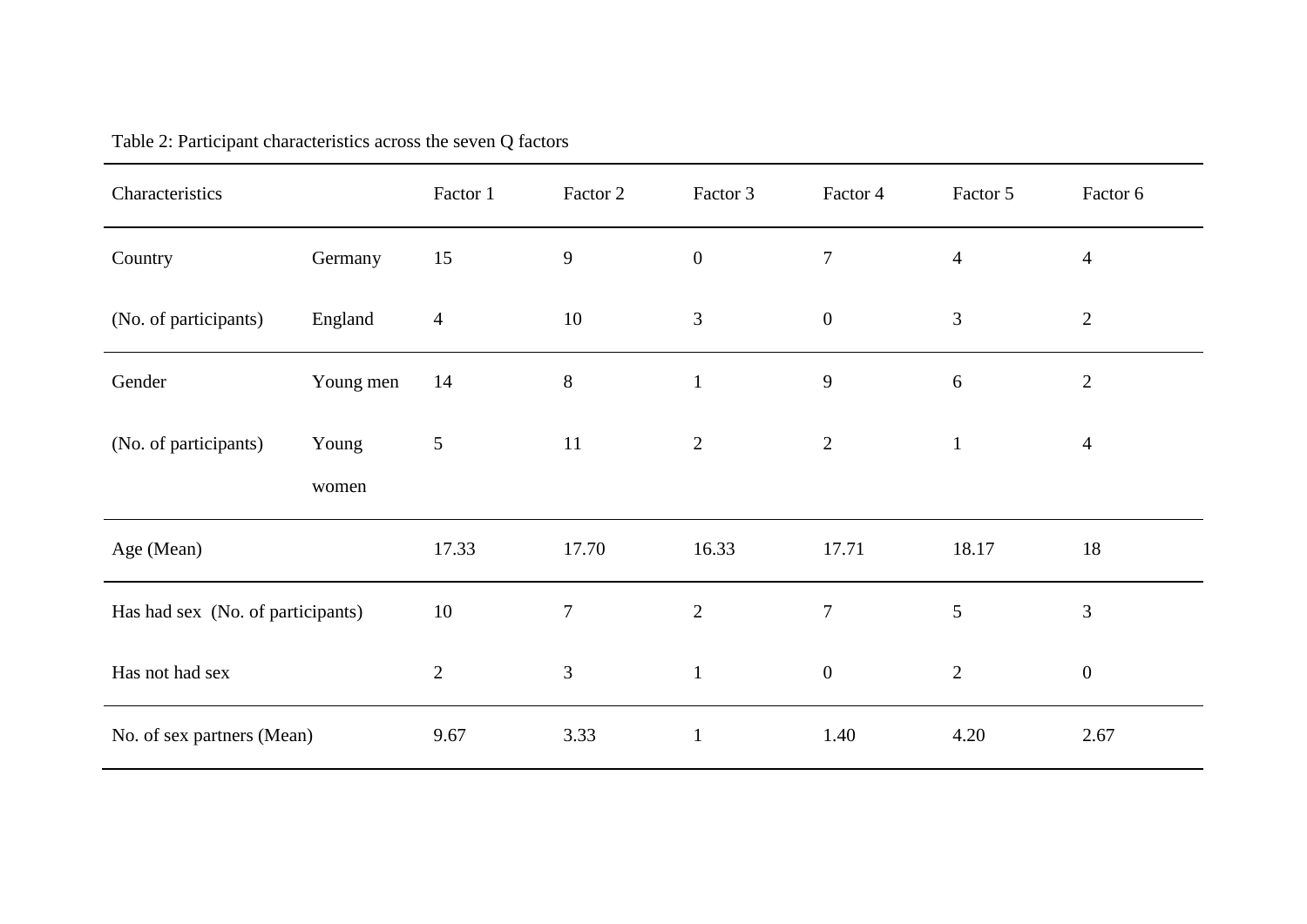| <b>Statement</b>                       | <b>Factor</b>    | <b>Factor</b>  | <b>Factor</b>  | <b>Factor</b>           | Factor         | <b>Factor</b>  |
|----------------------------------------|------------------|----------------|----------------|-------------------------|----------------|----------------|
|                                        | 1                | $\overline{2}$ | 3              | $\overline{\mathbf{4}}$ | 5              | 6              |
| (1) For a boy, not getting a girl      | $-2$             | $-1$           | $-5$           | $-2$                    | $\mathbf{1}$   | 3              |
| pregnant is far less important than    |                  |                |                |                         |                |                |
| having sex.                            |                  |                |                |                         |                |                |
| (2) A girl often has to have sex to    | $-3$             | $\overline{0}$ | $\mathbf{1}$   | 5                       | $-2$           | $-2$           |
| keep her boyfriend happy.              |                  |                |                |                         |                |                |
| (3) Most boys are sensitive to the     | 3                | $-1$           | $-1$           | 3                       | $\overline{3}$ | $\overline{2}$ |
| wishes of their sexual partners.       |                  |                |                |                         |                |                |
| (4) Boys are more likely than girls to | $\mathbf{1}$     | $-2$           | $-2$           | $\overline{0}$          | $-2$           | 3              |
| introduce condoms during sex.          |                  |                |                |                         |                |                |
| (5) Boys use sex more often than       | $\boldsymbol{0}$ | $-2$           | $\mathbf{1}$   | $-2$                    | $-3$           | $\mathbf{1}$   |
| girls to get things they want.         |                  |                |                |                         |                |                |
| (6) Virginity is the most precious     | 3                | $\overline{4}$ | 5              | $-4$                    | $\overline{4}$ | $-1$           |
| thing that someone can have and        |                  |                |                |                         |                |                |
| should be kept until the person is     |                  |                |                |                         |                |                |
| mature and ready for sex.              |                  |                |                |                         |                |                |
| (7) It is okay for a boy to refuse to  | $-3$             | $-4$           | $-2$           | $-4$                    | $-4$           | $-5$           |
| use a condom.                          |                  |                |                |                         |                |                |
| (8) There comes a point when it is     | $-2$             | $-5$           | $-1$           | $-2$                    | $\overline{0}$ | $\mathbf{1}$   |
| too late to change your mind about     |                  |                |                |                         |                |                |
| whether you would like to have sex.    |                  |                |                |                         |                |                |
| (9) Having 'risky' sex improves a      | $-4$             | $-3$           | $-5$           | $-5$                    | $-4$           | $-1$           |
| boy's reputation.                      |                  |                |                |                         |                |                |
| (10) A person should always use a      | 5                | $\mathbf{2}$   | $\overline{2}$ | $\overline{0}$          | $\overline{2}$ | $\overline{0}$ |
| condom out of respect for their        |                  |                |                |                         |                |                |
| sexual partner.                        |                  |                |                |                         |                |                |
| $(11)$ The possibility of getting      | $-5$             | $\mathbf{1}$   | $\overline{0}$ | $-3$                    | $\overline{0}$ | $\overline{0}$ |
| pregnant is less important for many    |                  |                |                |                         |                |                |
| girls than the possibility of losing   |                  |                |                |                         |                |                |
| their boyfriends by refusing to have   |                  |                |                |                         |                |                |
| unprotected sex.                       |                  |                |                |                         |                |                |
| $(12)$ There is a lot of pressure on   | $-2$             | 3              | $\overline{4}$ | $-1$                    | $-1$           | $\overline{0}$ |
| young people to lose their virginity   |                  |                |                |                         |                |                |
| before the legal age of consent.       |                  |                |                |                         |                |                |
| (13) Girls experience greater peer     | $-2$             | $\overline{0}$ | $\overline{2}$ | $-1$                    | $-3$           | $-3$           |
| pressure to have sex than boys.        |                  |                |                |                         |                |                |
| $(14)$ Girls should only have sex when | $\overline{4}$   | 5              | $\overline{4}$ | $\overline{4}$          | 5              | $\overline{3}$ |
| they feel ready for it.                |                  |                |                |                         |                |                |
| (15) Boys can expect a girl to give    | $-1$             | $-3$           | 5              | $-3$                    | $-2$           | $-4$           |
| oral sex even if she does not want to  |                  |                |                |                         |                |                |
| sleep with him.                        |                  |                |                |                         |                |                |
| (16) Sex without love is meaningless   | $\boldsymbol{0}$ | $-2$           | $\overline{3}$ | $\overline{0}$          | $-1$           | $\overline{2}$ |
| for girls.                             |                  |                |                |                         |                |                |
| (17) Having unprotected sex is just    | $-5$             | $-2$           | $-3$           | $-4$                    | $-1$           | $-5$           |
| part of being young.                   |                  |                |                |                         |                |                |
| (18) Girls in our society have more    | $\boldsymbol{0}$ | $-2$           | $-1$           | 3                       | $\overline{2}$ | $-1$           |

Table 1: Q statements and their factor arrays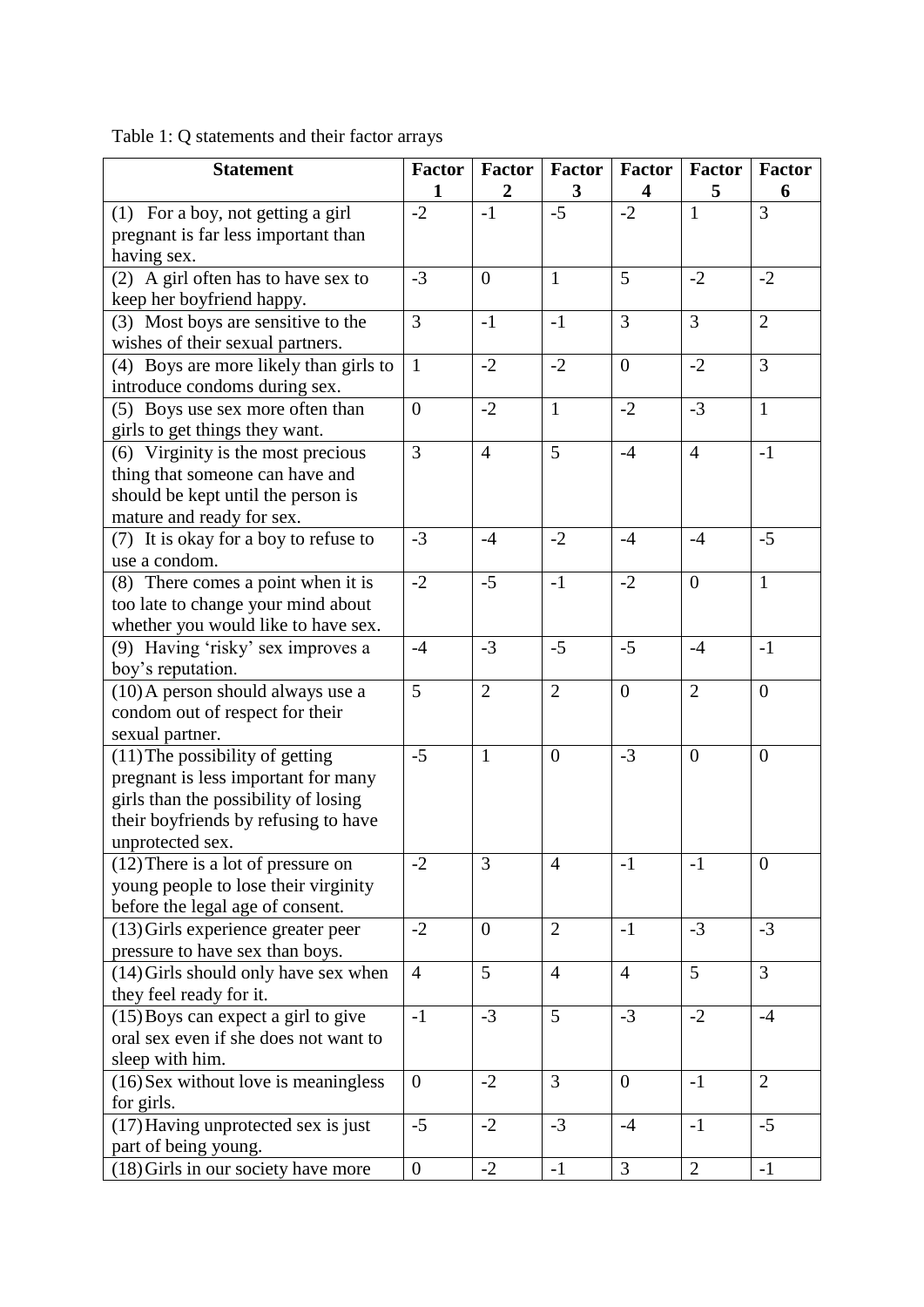| power than boys about how and when       |                |                |                |                  |                |                          |
|------------------------------------------|----------------|----------------|----------------|------------------|----------------|--------------------------|
| sex takes place.                         |                |                |                |                  |                |                          |
| (19) Girls should always insist on       | $\overline{4}$ | $\overline{2}$ | 3              | $\boldsymbol{0}$ | $\overline{2}$ | 5                        |
| having protected sex.                    |                |                |                |                  |                |                          |
| (20) Boys often feel pressured into      | $-2$           | $-4$           | $-4$           | $-1$             | $-5$           | $\overline{2}$           |
| having sex by their girlfriends.         |                |                |                |                  |                |                          |
| (21) Many young people do not care       | $-3$           | $\mathbf{0}$   | $-4$           | $-5$             | $-1$           | $\mathbf{1}$             |
| about the possibility of getting         |                |                |                |                  |                |                          |
| pregnant when having sex.                |                |                |                |                  |                |                          |
| (22) It is very difficult for a girl to  | $-1$           | $\overline{2}$ | $\overline{2}$ | $\mathbf{1}$     | $\mathbf{0}$   | $-2$                     |
| remain a virgin if all her friends have  |                |                |                |                  |                |                          |
| already had sex.                         |                |                |                |                  |                |                          |
| (23) Many boys use contraception         | 3              | $-3$           | $-4$           | $\boldsymbol{0}$ | $\mathbf{1}$   | $\overline{\phantom{a}}$ |
| every time they have sex.                |                |                |                |                  |                |                          |
| (24) One of the best things about sex    | $\overline{4}$ | $\mathbf{1}$   | $\mathfrak{2}$ | $\overline{4}$   | 5              | $-1$                     |
| is giving sexual pleasure to another     |                |                |                |                  |                |                          |
| person.                                  |                |                |                |                  |                |                          |
| $(25)$ It is okay for girls to be as     | $\overline{0}$ | $\overline{2}$ | $-1$           | $\overline{2}$   | $\overline{4}$ | $\overline{0}$           |
| sexually active as boys.                 |                |                |                |                  |                |                          |
| (26) Young people do not always          | $-1$           | $\overline{3}$ | $-2$           | $\mathbf{1}$     | $\mathbf{1}$   | $\mathbf{0}$             |
| respect their sexual partners.           |                |                |                |                  |                |                          |
| (27) For boys, the most important part   | $\mathbf{1}$   | $\overline{2}$ | $\overline{0}$ | $\overline{2}$   | $-3$           | $\overline{2}$           |
| of sex is the initial conquest.          |                |                |                |                  |                |                          |
| (28) To make your partner have sex if    | $-4$           | $-5$           | $-2$           | $-2$             | $-5$           | $-2$                     |
| he/ she is unsure about it is an         |                |                |                |                  |                |                          |
| acceptable way to get sex.               |                |                |                |                  |                |                          |
| (29) Many boys do not feel able to       | $-1$           | $-1$           | $-3$           | $\mathbf{1}$     | $\mathbf{1}$   | 5                        |
| talk about their sexual wishes with      |                |                |                |                  |                |                          |
| their sexual partners.                   |                |                |                |                  |                |                          |
| (30) Boys have more power than girls     | $\mathbf{1}$   | $-1$           | $\mathbf{1}$   | $\overline{2}$   | $-4$           | $-4$                     |
| in sexual relationships.                 |                |                |                |                  |                |                          |
| (31) It is important for both boys and   | $\overline{0}$ | $\overline{4}$ | $\mathbf{1}$   | $\mathbf{1}$     | 3              | $\mathbf{1}$             |
| girls to get to know their own bodies    |                |                |                |                  |                |                          |
| and what they enjoy sexually before      |                |                |                |                  |                |                          |
| having sex for the first time.           |                |                |                |                  |                |                          |
| (32) Sexually active girls are more      | $\overline{2}$ | 3              | $\overline{2}$ | $\overline{4}$   | $\overline{2}$ | $-4$                     |
| attractive to boys.                      |                |                |                |                  |                |                          |
| (33) The use of contraception should     | 5              | $\overline{0}$ | 3              | 5                | $\overline{0}$ | $\overline{2}$           |
| always be a joint decision.              |                |                |                |                  |                |                          |
| (34) Most young people fully discuss     | 3              | $-4$           | $\overline{0}$ | $-1$             | $\mathbf{1}$   | $\mathbf{1}$             |
| all aspects of their sexual relationship |                |                |                |                  |                |                          |
| with their sexual partners.              |                |                |                |                  |                |                          |
| (35) It is important to get to know      | $\mathbf{1}$   | $\mathbf{1}$   | 1              | 3                | 3              | $\overline{4}$           |
| your partner's body before sleeping      |                |                |                |                  |                |                          |
| with him/her.                            |                |                |                |                  |                |                          |
| (36) It is easier to have unprotected    | $-1$           | $\mathbf{1}$   | 4              | $-2$             | 3              | $-3$                     |
| sex.                                     |                |                |                |                  |                |                          |
| (37) Boys enjoy sex more with            | $-3$           | $\mathbf{0}$   | $-3$           | 3                | $\overline{0}$ | $-2$                     |
| someone they don't love.                 |                |                |                |                  |                |                          |